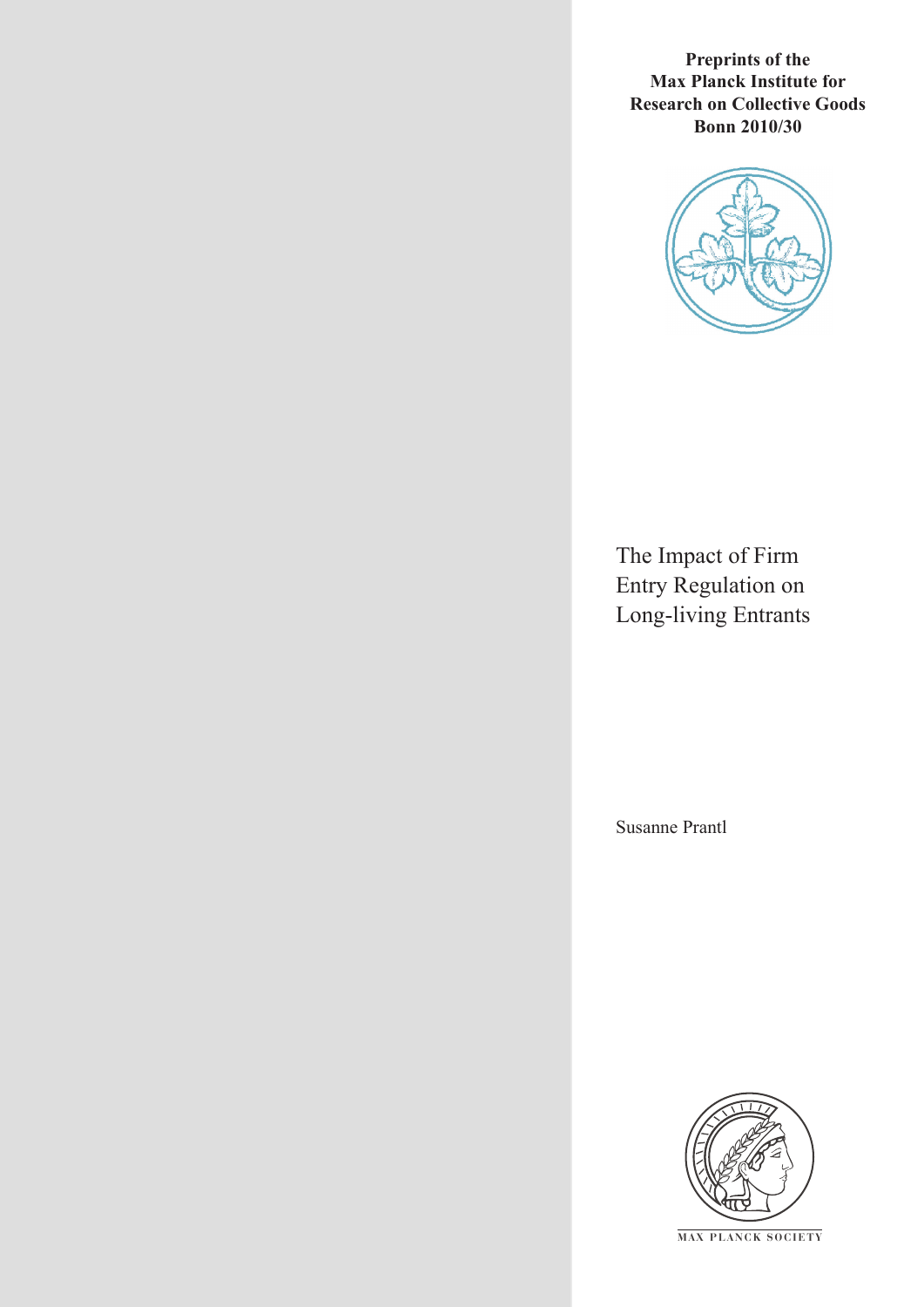

# **The Impact of Firm Entry Regulation on Long-living Entrants**

Susanne Prantl

July 2010

Max Planck Institute for Research on Collective Goods, Kurt-Schumacher-Str. 10, D-53113 Bonn http://www.coll.mpg.de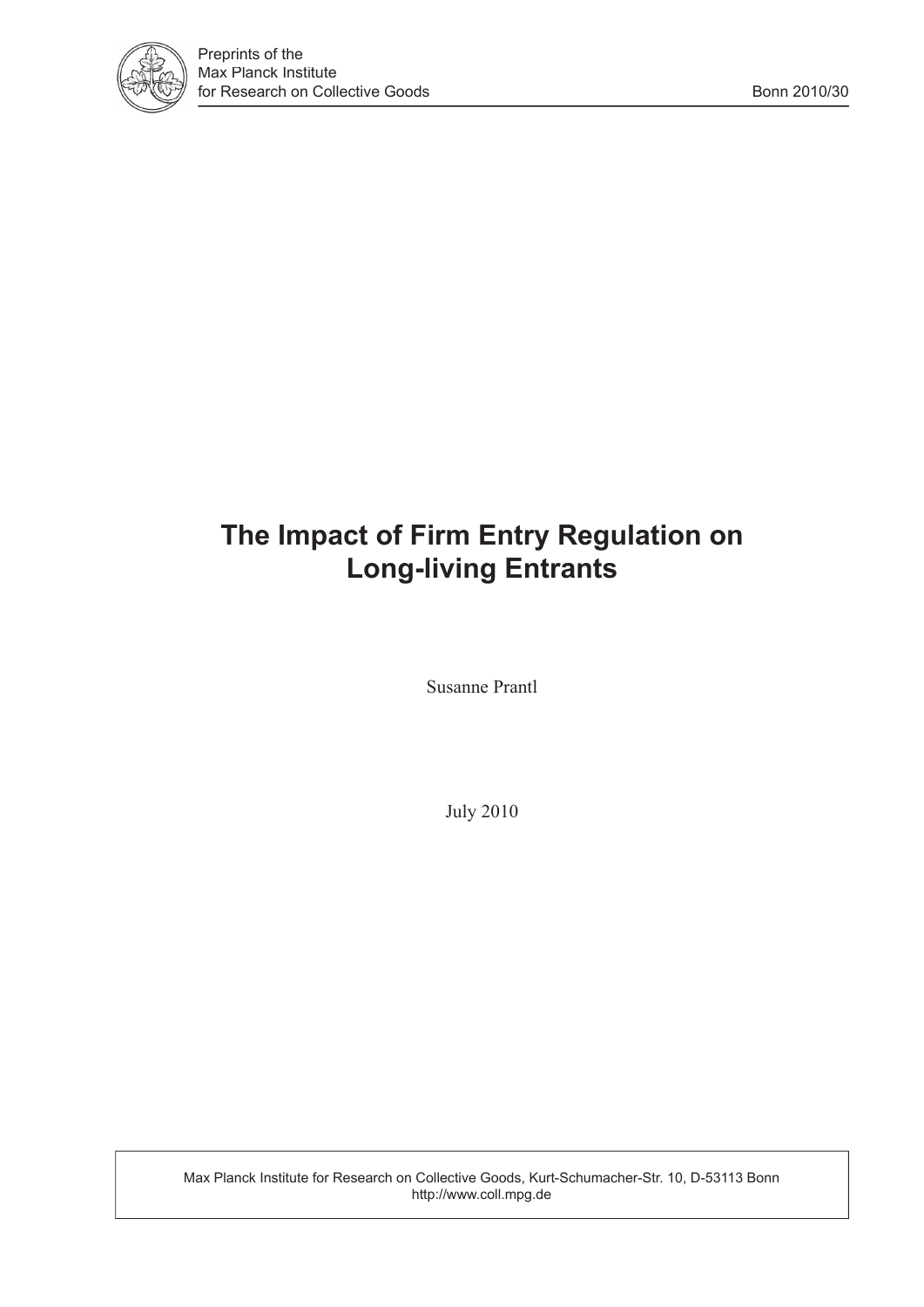# **The Impact of Firm Entry Regulation on Long-living Entrants**

Susanne Prantl

Max Planck Institute for Research on Collective Goods and Institute for Fiscal Studies

June 2010

#### **Abstract**

1

What is the impact of firm entry regulation on sustained entry into self-employment? How does firm entry regulation influence the performance of long-living entrants? In this paper, I address these questions by exploiting a natural experiment in firm entry regulation. After German reunification, East and West Germany faced different economic conditions, but fell under the same law that imposes a substantial mandatory standard on entrepreneurs who want to start a legally independent firm in one of the regulated occupations. The empirical results suggest that the entry regulation suppresses long-living entrants, not only entrants in general or transient, short-lived entrants. This effect on the number of long-living entrants is not accompanied by a counteracting effect on the performance of long-living entrants, as measured by firm size several years after entry.

JEL classifications: K20; L25; L26; L50; M13; P52.

Keywords: Firm entry regulation; sustained entry; self-employment; firm size.

 I wish to thank Philippe Aghion, Jan Boone, Richard Blundell, Tomaso Duso, Christoph Engel, Paul Heidhues, Jennifer Hunt, Bernd Fitzenberger, Michael Fritsch, Michael Kurschilgen, Adam Lederer, Nicola Fuchs-Schündeln, Rachel Griffith, Markus Nöth, Alexandra Spitz-Oener and Philipp Weinschenk for helpful comments and discussions. Brian Cooper and Christoph Wigger provided excellent editorial support and research assistance. All remaining errors are my responsibility. Financial support by the German Research Foundation through the SFB/TR 15 "Governance and the Efficiency of Economic Systems" is gratefully acknowledged. The data used in this paper were obtained from the Zentralarchiv für Empirische Sozialforschung at the University of Cologne (ZA). They were collected by the Bundesinstitut für Berufsbildung (BIBB) and the Institut für Arbeitsmarkt- und Berufsforschung (IAB) and documented by the ZA. Neither the producers of the data nor the ZA bear any responsibility for the analysis and interpretation of the data.

Susanne Prantl, Max Planck Institute for Research on Collective Goods, Kurt-Schumacher-Str. 10, 53113 Bonn, Germany, phone ++49 (0) 228 91416-46, fax ++49 (0) 228 91416-62, prantl@coll.mpg.de.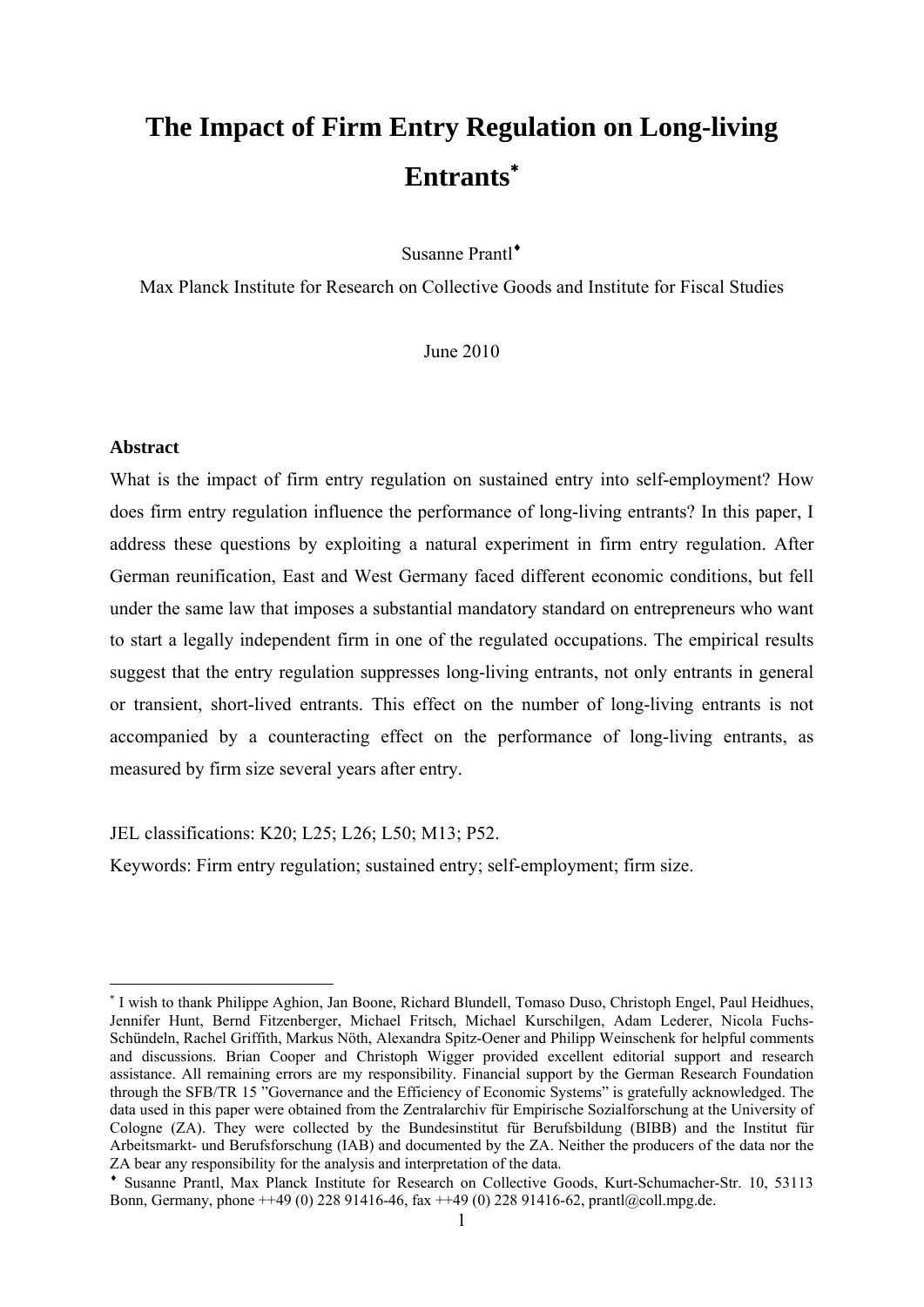#### **1. Introduction**

In recent decades, the regulation of firm entry and entry into self-employment was changed in many countries and industries worldwide. The World Bank's "Doing Business" reports, for example, document 579 regulatory reforms between June 2007 and May 2009 (World Bank, 2008 and 2009). The majority of these reforms were aimed at increasing entry and competition in order to foster technological progress, economic growth, and social welfare. While many empirical studies based on micro data show that reducing entry regulation increases entry, more empirical evidence clarifying the specific mechanisms linking entry regulation to technological progress, growth, and welfare is needed.

In this paper, I take one step in that direction by investigating the impact of firm entry regulation on one specific type of entry. The effects of entry regulation on sustained entry into self-employment are investigated, as well as the effects on the performance of long-living entrants that are able to sustain market activity for several years after entry. The empirical analysis is for Germany in the decade after reunification, a country with a strict regulatory setting and a time period when a natural experiment allows for identifying the effects of interest.

Various forms of geographical entry restrictions are relevant to specific product markets in Germany. According to Djankov et al. (2002), entrepreneurs in Germany have to complete numerous time-consuming and costly administrative procedures.<sup>1</sup> The entry regulation under investigation in this paper follows from the German Trade and Crafts Code (*Gesetz zur*  Ordnung des Handwerks).<sup>2</sup> A substantial mandatory standard, the master craftsman certificate (*Meistertitel*), is imposed on entrepreneurs who want to start a legally independent firm in one of the regulated occupations. Similar standards exist in other European countries, for example, in Austria, The Netherlands or Sweden, but the related firm entry regulation in Germany is particularly strict (Monopolkommission, 1998).

To identify the effects of interest, I exploit the situation after German reunification when East and West Germany faced very different economic conditions, but fell under the same law regulating entry in some occupations, but not in others. In the East German transition economy, new entrepreneurial activities were suddenly needed to an unexpectedly high degree. In addition, the East German pool of individuals fulfilling the mandatory entry

1

 $<sup>1</sup>$  In their study, Djankov et al. (2002) provide data describing the regulation of entry relevant to starting a firm</sup> with standard characteristics in 85 countries in 1999. Among the standardized characteristics of the firm are the following ones: operation in the country's largest city, exemption from industry-specific requirements, limited liability company with domestic owners, between 5 and 50 employees, all of whom are nationals, one month after the beginning of market activities.

<sup>2</sup> See section 2.1 for details.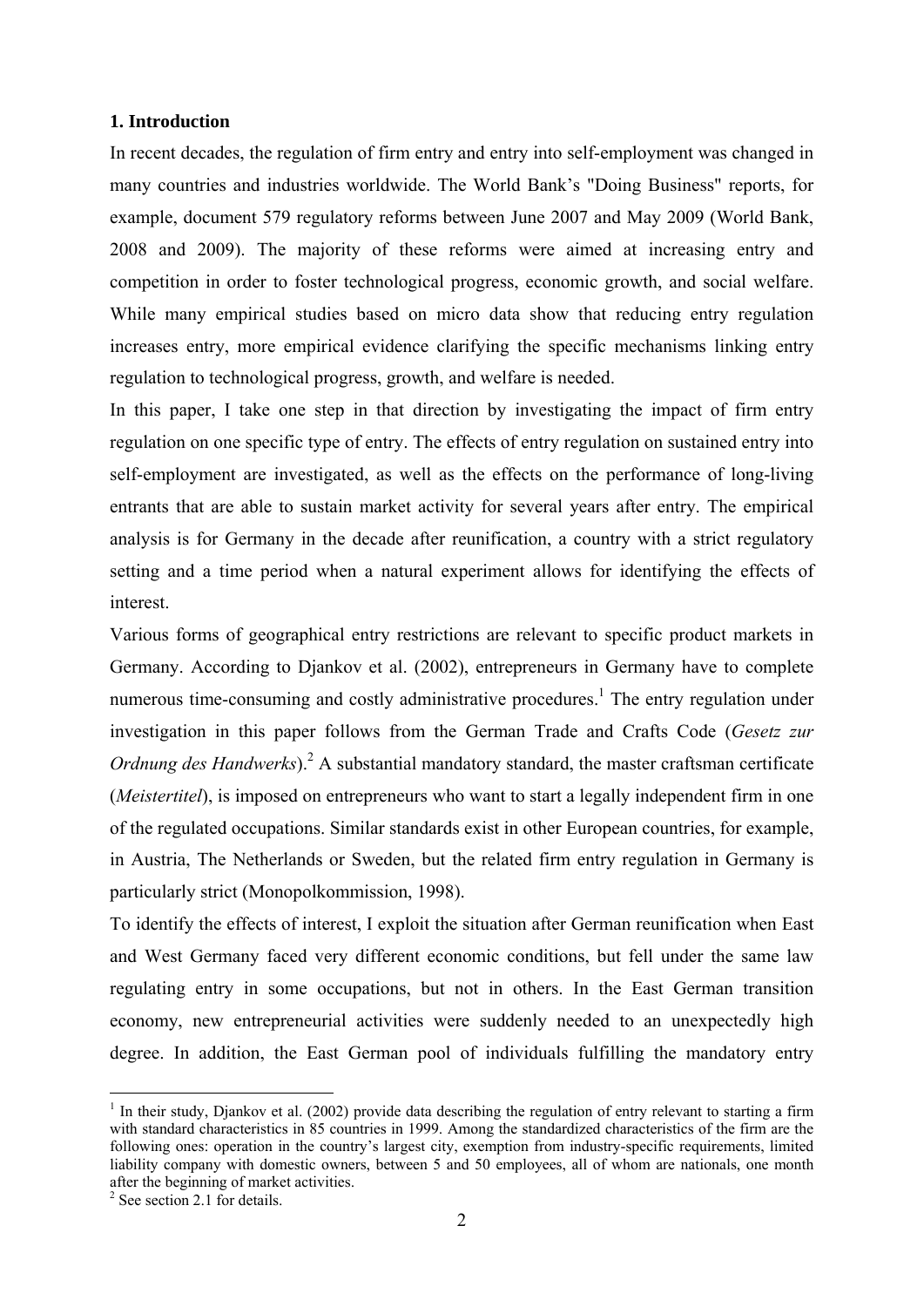standard for regulated occupations depended on decisions taken under the planned economy system of the German Democratic Republic (GDR). Accordingly, the entry regulation in the German Trade and Crafts Code should exert stronger effects on entry in the East German transition economy than in the more stable West German market economy. Building on this conjecture, I estimate average effects of the West−East shift in the regulatory context by comparing the difference between the average outcomes in regulated occupations and unregulated occupations in East Germany after reunification to the corresponding difference in West Germany.

The subsequent empirical analysis builds on empirical studies that indicate less entry due to firm entry regulation when using a general, broad measure of firm entry, or entry into selfemployment, as outcome variable. Bruhn (2008), Kaplan, Piedra and Seira (2009), and Mullainathan and Schnabl (2010), for example, present such evidence based on recent micro data for Mexico and Peru. Prantl and Spitz-Oener (2009) show that the entry regulation in the German Trade and Crafts Code lowers a general measure of entry into self-employment more in regulated occupations in the East German transition context after reunification than in the more stable West German context. Empirical evidence for different sets of countries and different time periods is provided by Ciccone and Papaioannou (2007), Fisman and Sarria-Allende (2004), as well as Klapper, Laeven and Rajan (2006). Their empirical findings are in line with the view that the effects of country-level entry regulation on entry, again broadly defined, are more negative in industries with naturally high entry or high employment growth than in other industries  $3$ 

With its focus on sustained entry and the performance of long-living entrants, this paper complements the existing literature on the effects of firm entry regulation. To the best of my knowledge, no other paper identifying regulatory effects from within-country variation in micro data has the same focus.<sup>4</sup> More common are studies addressing the effects of entry regulation on aggregate employment creation, or productivity growth, in industries or regions (Bertrand and Kramarz 2002; Chari 2009; Sadun 2008; Viviano 2008). Further related work is on the consequences of product market deregulation, or banking deregulation, for industry

<u>.</u>

<sup>&</sup>lt;sup>3</sup> Djankov (2009) and Schiantarelli (2008) survey further related studies.

<sup>&</sup>lt;sup>4</sup> Even empirical analyses that have a similar focus and rely entirely on data variation across countries are rare; one exception is Capelleras, Mole, Greene and Storey (2007). To date, several distinctions between different types of entry or entrants have been used in empirical analyses of regulatory effects on entrepreneurship, but no performance-related distinction between sustained and transient entry as considered here. Bruhn (2008), Capelleras et al. (2008) and Kaplan, Piedra and Seira (2009), for example, distinguish between registered and unregistered entrants; Ardagna and Lusardi (2010) compare regulatory effects on entrepreneurs who want to pursue a business opportunity against regulatory effects on those who lack better alternatives.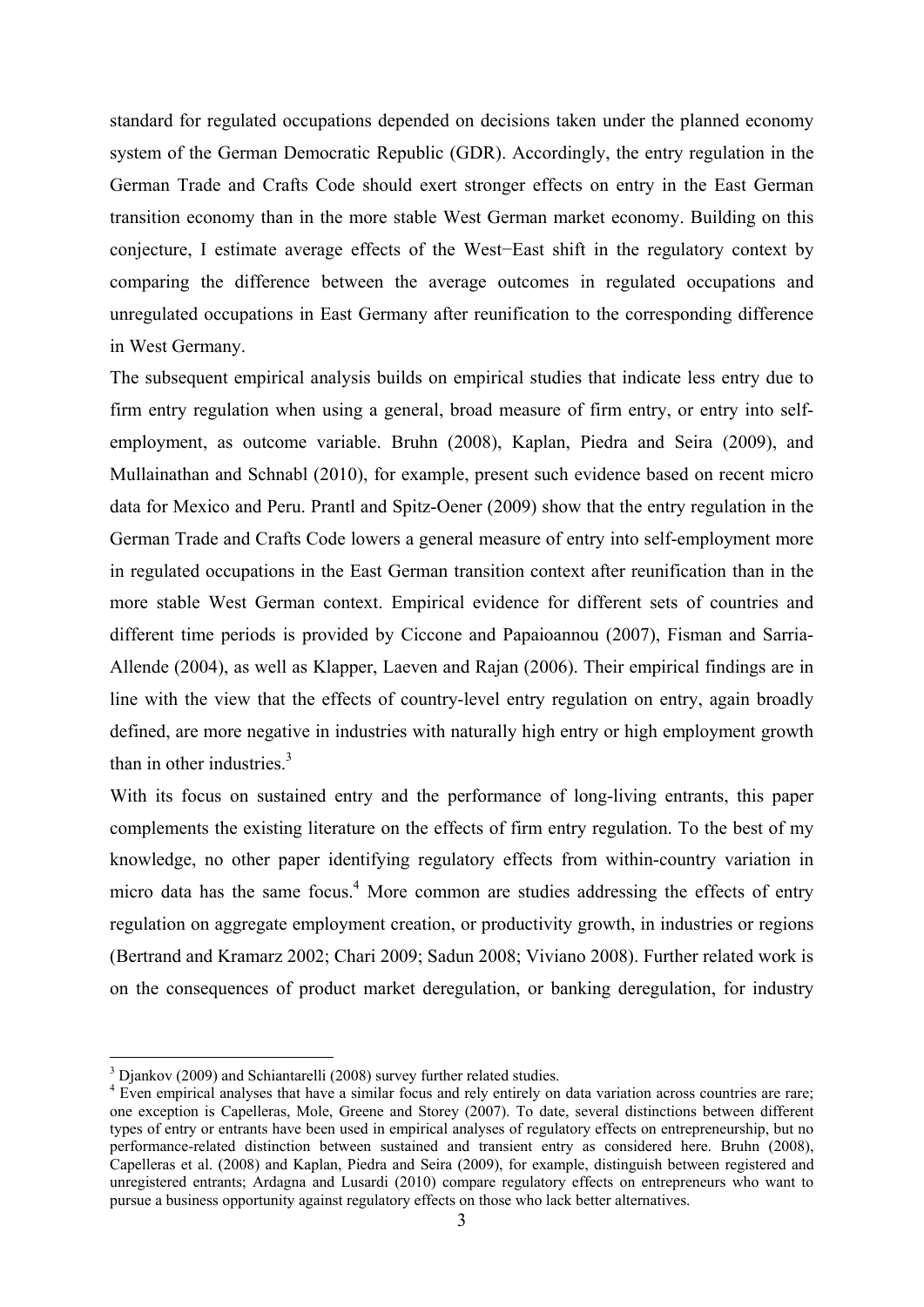dynamics (Aghion et al. 2009; Bertrand, Schoar and Thesmar 2007; Cetorelli and Strahan 2006; Kerr and Nanda 2009).

From the methodological point of view, the empirical analysis presented here is most closely related to Prantl and Spitz-Oener (2009), who implement the same empirical approach. Using a natural experiment in entry regulation and allowing for two types of additive unobserved effects, the approach is similar to standard difference-in-difference set-ups that exploit data variation across time and regions or industries following from reforms of entry regulation (Bruhn 2008; Kaplan, Piedra and Seira 2009). Ciccone and Papaioannou (2007), Fisman and Sarria-Allende (2004) or Klapper, Laeven and Rajan (2006), instead, provide empirical estimates identified from data variation across countries and industries along the lines of Rajan and Zingales (1998).

The main results in this paper are twofold. First, the empirical evidence suggests that the entry regulation in the German Trade and Crafts Code reduces sustained entry into selfemployment. Due to entry regulation, the probability of being self-employed in 1998/99 with a venture started after reunification and sustained for at least five years is lower in regulated occupations in the East German transition context after reunification than in the more stable West German context. Accordingly, the entry regulation suppresses long-living entrants who should have a higher potential of positively impacting technological progress, economic growth and social welfare than entrants in general or transient, short-lived entrants. Second, this effect on the number of long-living entrants is not accompanied by a counteracting effect on the performance of long-living entrants, as measured by firm size in 1998/99. Altogether, these empirical results provide support for the view that entry regulation may hinder technological progress as well as economic growth, and it may ultimately reduce social welfare.

In the next section, I briefly introduce the firm entry regulation and explain the empirical model for investigating the regulatory effects on sustained entry and entrants' performance. Then, I summarize related micro-data evidence and introduce the research questions addressed here. In Section 4, a brief description of the data and the main variables follows. The empirical results are discussed in Section 5, and Section 6 provides conclusions.

# **2. Empirical Framework and Modeling**

# **2.1 Firm Entry Regulation in the German Trade and Crafts Code**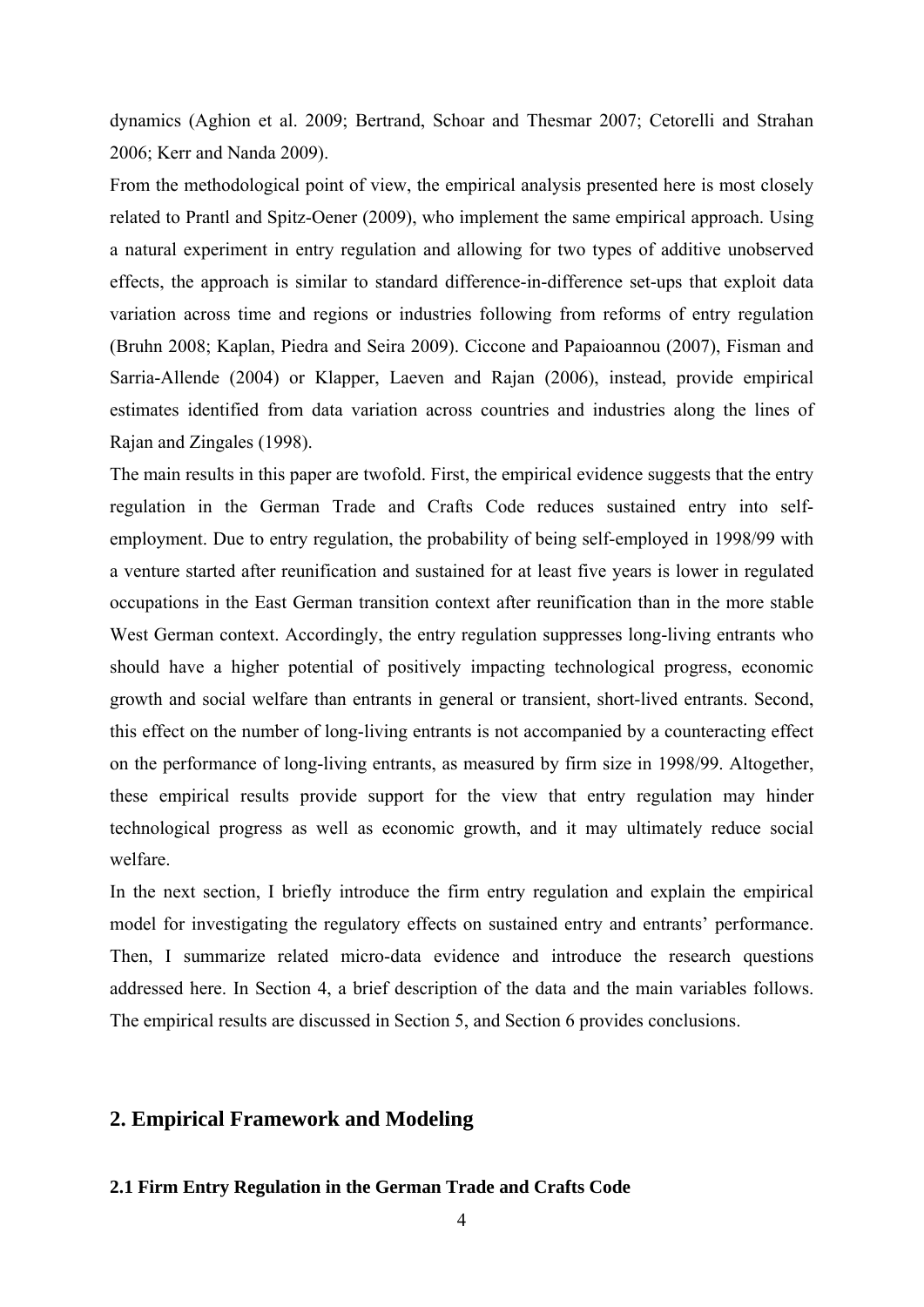In Germany, the Trade and Crafts Code (*Gesetz zur Ordnung des Handwerks*) imposes a mandatory standard, the master craftsman certificate, on entrants into some, but not all, occupations. Entrepreneurs wanting to start a legally independent firm in one of the regulated occupations need a relevant master craftsman certificate.<sup>5</sup> Regulated occupations are in fields as diverse as metalworking, food, as well as clothing and textiles. In addition, regulated and unregulated occupations can be in similar fields: for example, confectionary, hairdressing or printing and bookbinding are regulated, but ice cream production, beautician services or copy and paper production are not. The master craftsman certificate is an educational degree that an individual can earn after several stages of training, collecting work experience, and taking several examinations. Typically, the individual first completes two or three years of apprenticeship (*Lehre* and *Lehrabschluss*). Then he has to work in the occupation for several years and has to earn the related journeyman degree (*Gesellenzeit* and *-brief*). The journeyman degree certifies a high level of vocational training in all occupation-specific tasks and is the prerequisite for admission to the master examination (*Meisterprüfung*). In the master examination, a region-specific committee examines the master candidate. The committee consists of five members, three of whom hold a master certificate in the candidates' occupation, and many candidates do not pass the exam (Deregulierungskommission 1991). Altogether, earning a master craftsman certificate involves not only direct costs, such as fees for preparation courses, but also a substantial investment of time.

The German Trade and Crafts Code dates back to the end of the 19th century, when parts of the historic guild system became institutionalized as a first backlash to the introduction of the freedom of trade (*Gewerbefreiheit*) in the German Reich. The master craftsman certificate was first imposed on individuals who wanted to train apprentices in a regulated occupation (*Kleiner Befähigungsnachweis*), but in 1935 it gained a substantially different role: all individuals wanting to start a legally independent business in one of the occupations covered by the code needed a master craftsman certificate in a relevant occupation (*Großer Befähigungsnachweis*). Soon after World War II, the West German Trade and Crafts Code confirmed the master craftsman certificate as an entry requirement in the Federal Republic of Germany (FRG) in West Germany and it is still relevant to many occupations today. The planned economy system of the German Democratic Republic (GDR) in East Germany enforced strict entry regulation for all occupations and kept in a rather pro forma manner, an entry regulation that was derived from the German Trade and Crafts Code before World War

1

<sup>5</sup> See Prantl and Spitz-Oener (2009) for further details.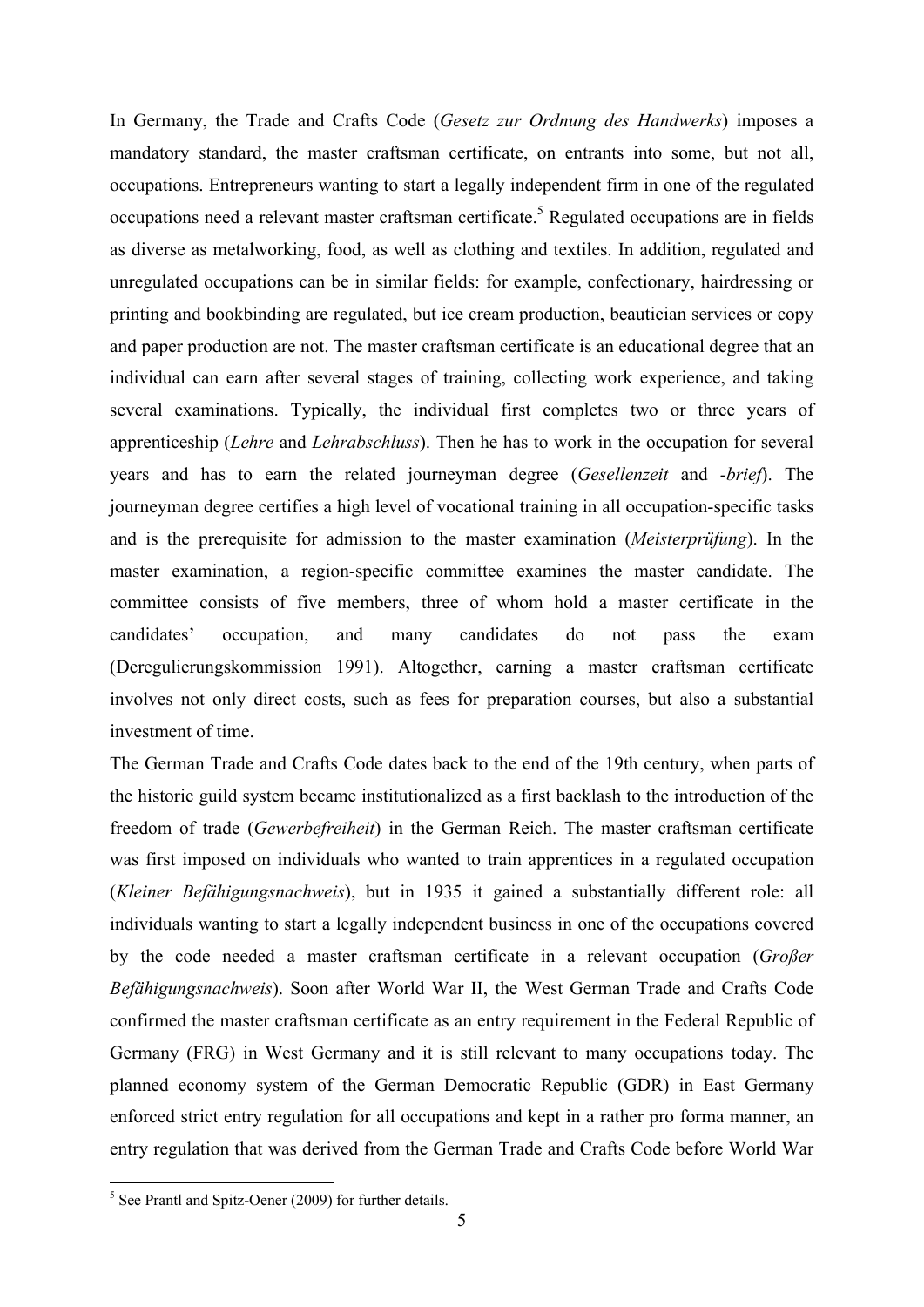II as well as the respective educational degrees. Due to the common historical origins, the set of occupations with Code-based regulation in East Germany was similar to that in West Germany. As the reunification treaty recognized all educational degrees earned in the GDR, East Germans with a GDR master craftsman certificate met the formal requirement relevant for running a business in the respective regulated occupation immediately after reunification. This is important for the subsequent empirical analysis as otherwise entry regulation should exert even larger effects on entry than reported below.

Proponents of the entry regulation in the German Trade and Crafts Code name many benefits; among these are higher average product quality in the regulated markets and surplus vocational training relevant to other sectors of the economy. Opponents, including the German Monopolies Commission and several other German or European Union institutions, stress that individuals with a journeyman degree have a similar occupational qualification to those with a master craftsman certificate and they expect various negative consequences of the entry regulation: higher product prices, lower production quantities, less entry, lower competition, slower job creation and less innovation (Deregulierungskommission 1991; Monopolkommission 1998, 2002).

#### **2.2 Empirical Model**

In this paper, the main interest is in average effects of the entry regulation in the German Trade and Crafts Code on entry into self-employment that is sustained for several years and on the performance of long-living entrants.

The most straightforward approach to estimating a regulatory effect on such an outcome variable is to compare the respective average outcomes in regulated and unregulated occupations. The difference between these averages would identify the average effect on the chosen outcome variable if the regulated occupations were randomly selected from the population of occupations. The respective estimation equation looks as follows:

$$
Y_{io} = \beta_0 + \beta_1 R_o + X_i' \delta + u_{io} \tag{1}
$$

In this equation, the dependent variable is the outcome variable *Y*, a measure of sustained entry or entrants' performance. Entry regulation is indicated by *R*. Subscript *i* indexes individuals, *o* refers to occupations, and the error term is *u*. The vector *X* includes individual characteristics, and the regression coefficients are the parameters  $\beta_0$ ,  $\beta_1$ , and  $\delta$ .

The main problem with this straightforward approach is that systematic, unobserved factors may influence both regulation and an outcome variable of interest − despite the fact that most regulated occupations have been under the German Trade and Crafts Code for many decades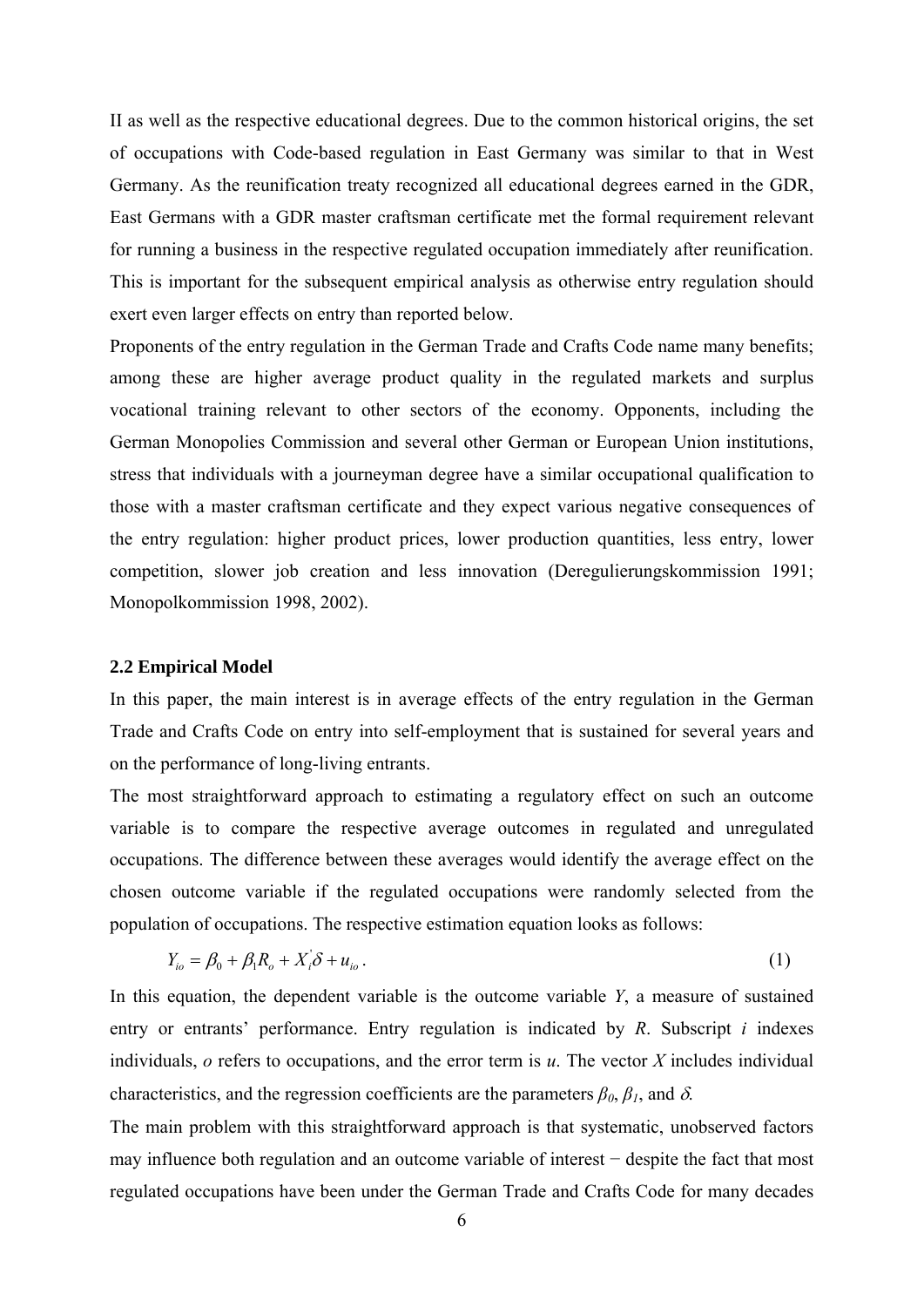or even centuries. Differences between the average outcomes in regulated and unregulated occupations may provide biased estimates of the regulatory effects on sustained entry and entrants' performance.

To account for such unobserved factors, I exploit a substantial natural experiment in entry regulation accompanying German reunification (see also Prantl and Spitz-Oener 2009). The natural experiment provides data variation across regions and occupations that allows for taking two types of systematic, unobserved effects into account when estimating the regulatory effects of interest: 1) additive unobserved effects on the outcome variable *Y* that differ across the groups of regulated and unregulated occupations while being constant across regions, and 2) additive unobserved effects on *Y* that are common to all occupations but differ across regions.<sup>6</sup>

The chosen empirical approach relies on two core characteristics of German reunification. On the one hand, the West German Trade and Crafts Code was extended to East Germany shortly after reunification, in July 1990, and the entry regulation in the Code was kept essentially unmodified.<sup>7</sup> Since then, the same regulatory rules have applied to the same set of occupations in both German regions.

On the other hand, both regions differed fundamentally with respect to the economic context during the 1990s. Most important are the following differences: West German market structures were relatively stable after reunification, and opportunities for firm entry opened up on a regular basis due to random exit of incumbents, incremental technological change or other reasons. Moreover, West Germans who held the educational degrees necessary for firm entry in regulated occupations after reunification had chosen their education freely and had access to information on the relevant entry regulation when taking that decision. East Germany, instead, underwent an unanticipated transition from a planned economy to a market economy. After reunification, new entrepreneurial activities, both firm entry as well as industry restructuring, were suddenly predominant. Most East Germans holding master

1

<sup>&</sup>lt;sup>6</sup> The empirical approach is similar to a standard difference-in-difference approach as I exploit a natural experiment in entry regulation and allow for two types of additive unobserved effects (Angrist and Pischke 2009; Blundell and MaCurdy 1999; Blundell and Costa Dias 2009). The average effect of the regulatory change on treated individuals is identified. This average treatment effect on the treated is equivalent to the average effect on the whole population if individuals' responses to the regulatory change are homogeneous or if individuals with heterogeneous responses are randomly assigned to treatment.

<sup>7</sup> See the "Gesetz über die Inkraftsetzung des Gesetzes zur Ordnung des Handwerks (Handwerksordnung) der Bundesrepublik Deutschland in der Deutschen Demokratischen Republik (1990)" and the "Vertrag zwischen der Bundesrepublik Deutschland und der Deutschen Demokratischen Republik über die Herstellung der Einheit Deutschlands (1990), Anlage I, Kapitel V, Sachgebiet B, Abschnitt III". Note that not only the West German Trade and Crafts Code, but also West German product market regulation more generally, was quickly extended to East Germany after reunification.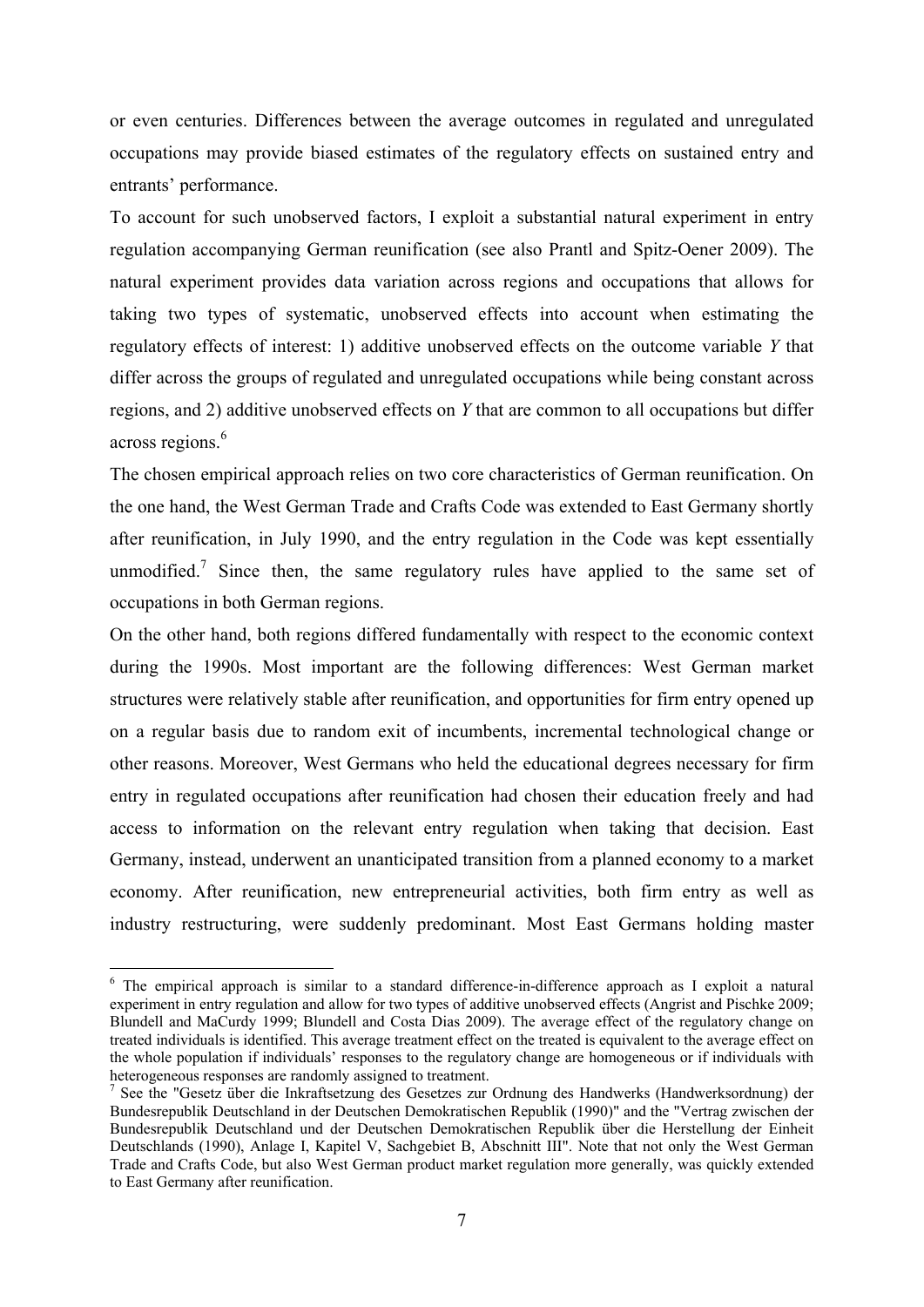craftsman certificates after reunification had earned their degrees under the GDR's planned economy system. At that time, training choices were restricted in various respects and German reunification was unforeseeable, including the entrepreneurial opportunities and the regulation of firm entry after reunification.

To illustrate these differences, Tables 1 and 2 provide descriptive statistics calculated from the survey data for the main estimation sample described in greater detail in Section 4. In both German regions, the shares of master craftsmen among employed individuals in occupations with entry regulation are at a similar level: the shares are 12 percent and 13 percent in East and West Germany, respectively (see Table 1). When aggregating all occupations, the respective shares are 7 percent and 6 percent. These results suggest that the master craftsman certificate was assigned to a similar share of the population in the GDR as individuals chose and earned it in West Germany.<sup>8</sup>

Table 2, in contrast, documents substantial differences between potential entrepreneurs in East and West Germany. In regulated occupations, I consider all individuals with the master craftsman certificate of the occupation they are working in as potential entrepreneurs. They fulfill the entry standard that is imposed on those who want to start a legally independent business in the respective occupation.<sup>9</sup> In unregulated occupations, all surveyed individuals are counted instead. All these individuals can, in principle, start a legally independent business, i.e. no entry regulation as in the German Trade and Crafts Code prevents them from doing so. In East Germany, 14 percent of all potential entrepreneurs in unregulated occupations report being self-employed in 1998/99 and having started their venture after reunification. In regulated occupations, the corresponding share is 21 percent, implying a difference of 7 percentage points from the share in unregulated occupations, and a ratio of 1.5. In West Germany, 17 percent of all potential entrepreneurs in regulated occupations are selfemployed in 1998/99 with a venture that they started after reunification, and 6 percent in unregulated occupations. All shares for West Germany are lower than the corresponding ones for East Germany − a result that is consistent with the expectation of an exceptionally high level of new entrepreneurial activities in a transition economy. The difference in the propensity to start self-employment after reunification among potential entrepreneurs in regulated and unregulated occupations in West Germany is 11 percentage points. The ratio is 2.8 and, thus, about 90 percent higher than the corresponding ratio of 1.5 in East Germany.

1

<sup>&</sup>lt;sup>8</sup> Note that the survey data at hand covers employed individuals, but no other individuals in the East or West German labor force and population.

<sup>&</sup>lt;sup>9</sup> Only about 3 percent of all other employed individuals in regulated occupations report self-employment started after reunification in East Germany and in West Germany. This is in line with the imposed entry requirement.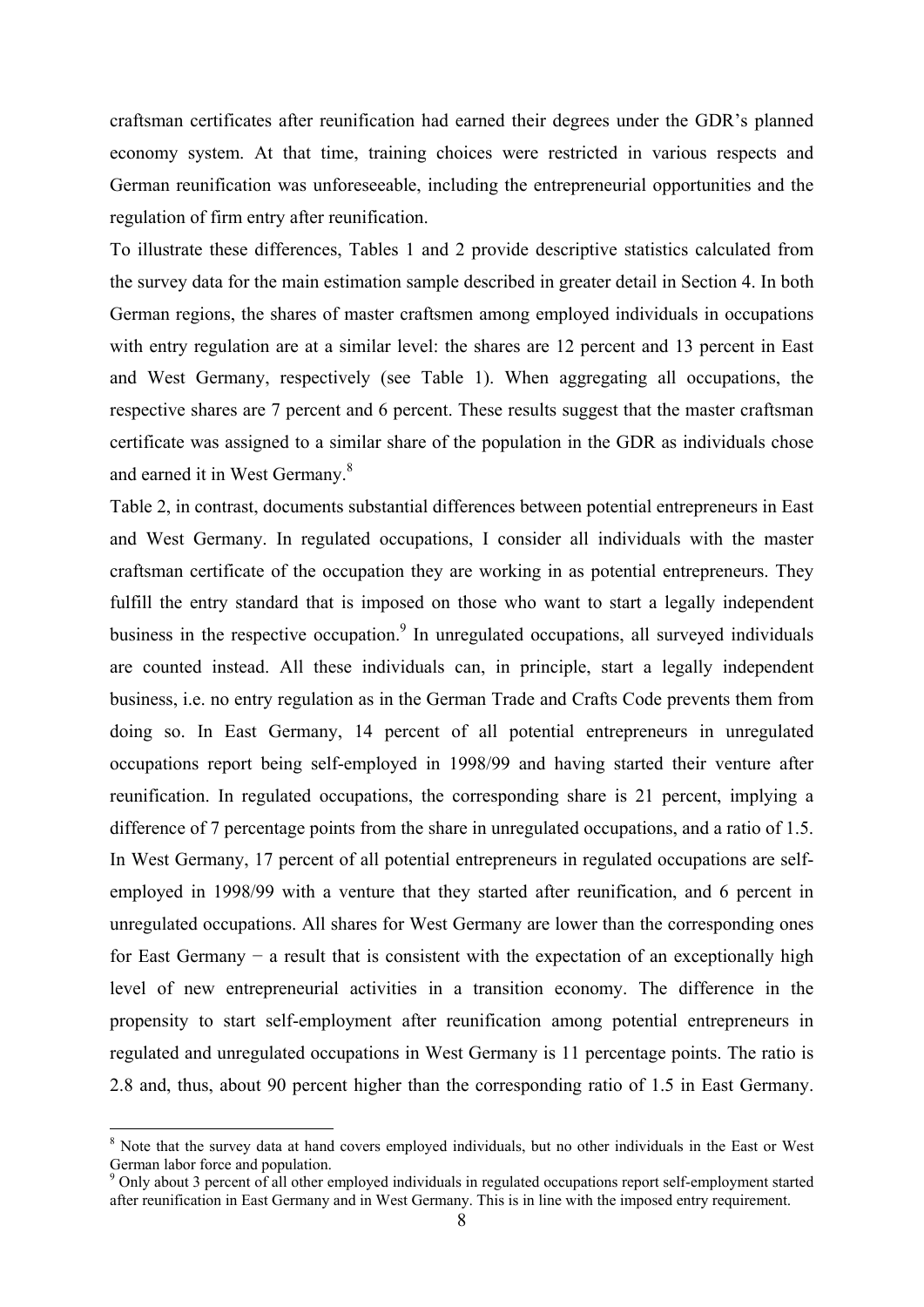Compared with unregulated occupations, potential entrepreneurs in regulated occupations in West Germany are more likely to be self-employed in 1998/99 with a venture that they started after reunification than in East Germany. This pattern is in line with restricted training choices during GDR times and with the fact that German reunification was unforeseeable before 1989.

Given the discussed differences between East and West Germany, my main conjecture is as follows: entry regulation based on the Trade and Crafts Code is more binding for firm entry in East than in West Germany. Stronger effects on firm entry should arise in the regulatory context of the East German transition economy than in the more stable West German context for the two reasons discussed above: (1) the unexpected economic transition triggers an exceptionally large number of opportunities for entrepreneurial activities, including firm entry, and (2) the pool of people fulfilling the entry requirement in regulated occupations is restricted as it depends on decisions taken under the GDR's planned economy system.

The regulatory effects estimated below are the average effects of the West−East shift in the regulatory context on the probability of sustained entry into self-employment after reunification and on the size of long-living entrants in the regulated occupations. To estimate such an effect, I compare the difference between the average outcomes of interest in regulated and unregulated occupations in East Germany to the corresponding difference in West Germany after reunification. The estimation equation is as follows:

$$
Y_{\text{ior}} = \beta_0 + \beta_1 R_o + \beta_2 E_r + \beta_3 R_o \bullet E_r + X_i \delta + u_{\text{ior}} \,. \tag{2}
$$

In this equation, *E* indicates East Germany, *β2* is the related regression coefficient, and *r* indexes regions (East and West Germany). All other variables and parameters are defined as above. The following equation provides a more flexible model specification with occupation fixed effects:

$$
Y_{\text{ior}} = \beta_0 + \gamma_o + \beta_2 E_r + \beta_3 R_o \bullet E_r + X_i \delta + u_{\text{ior}}.
$$
\n<sup>(3)</sup>

The occupation effects, denoted by  $\gamma_0$ , account for unobserved occupation-specific determinants of the outcome variable *Y* and, thus, for systematic variation in the occupational composition of the group of regulated occupations across regions, or of the group of unregulated occupations. The set of occupation effects represents a flexible replacement of  $\beta_l$ in Equation 2, the level effect of entry regulation averaging across all the regulated occupations.

The focus in Equations 2 and 3 is on  $\beta_3$ , the coefficient of the interaction between entry regulation *R* and East Germany *E*. As derived above, *β3* reflects the average effect of the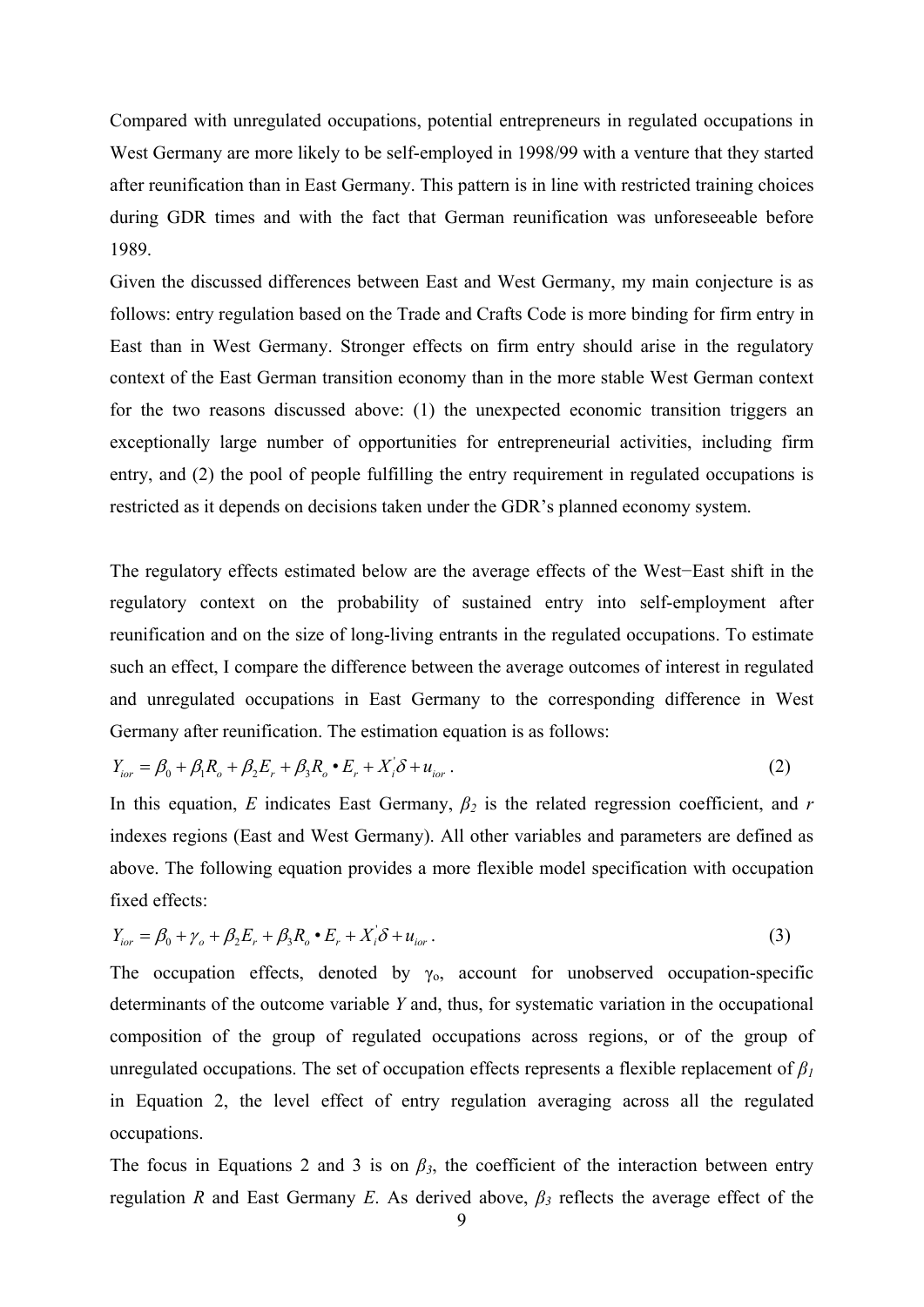West−East shift in the regulatory context in the regulated occupations on the considered outcome variable.

Equations 1 to 3 are estimated using ordinary least squares, even with discrete dependent variables. There are several reasons for doing so (Angrist and Pischke 2009; Wooldridge 2002), but for each considered discrete dependent variable I also compare linear probability estimates against average marginal effects computed from non-linear probit estimates (Ai and Norton 2003; Norton, Wang and Ai 2004). The main findings are robust to the choice of the method.<sup>10</sup> In all regressions, observations are weighted to account for the sampling design and to readjust to the structure of the population sampled from (Wooldridge 2002). Standard errors allow for correlation between individuals within the same occupation.

# **3. Existing Evidence and Research Questions**

1

#### **3.1 The Effects on Entry into Self-Employment: Existing Micro-data Evidence**

Micro-data evidence on the relation between the entry regulation in the German Trade and Crafts Code and entry into self-employment after German reunification has previously been provided by Prantl and Spitz-Oener (2009). In their study, the effects on a general measure of entry into self-employment are investigated; the measure considers entry decisions taken *any time* during the first decade after reunification.<sup>11</sup>

The basic empirical analysis indicates that entry regulation reduces this general entry measure more in the regulatory context of the East German transition economy than in the context of the more stable West German economy. Implementing the empirical approach as described above (see Section 2.2) gives negative and significant estimates for the coefficient of the interaction between entry regulation and East Germany in equations explaining the probability of being self-employed with a venture that was started at some point during the first decade after reunification. These estimates indicate that the probability is about 5.4 to 5.7 percentage

 $10$  The respective estimation results are available upon request, as are all other results discussed in the text but not reported in the tables.

<sup>&</sup>lt;sup>11</sup> In another part of their study, Prantl and Spitz-Oener (2009) investigate regulatory effects on occupational mobility among workers after reunification: the entry regulation in the German Trade and Crafts Code turns out to reduce occupational mobility more in regulated occupations in East than in West Germany. This result can be explained by entry regulation hampering entry and competition more in regulated occupations in the East than in the West after reunification.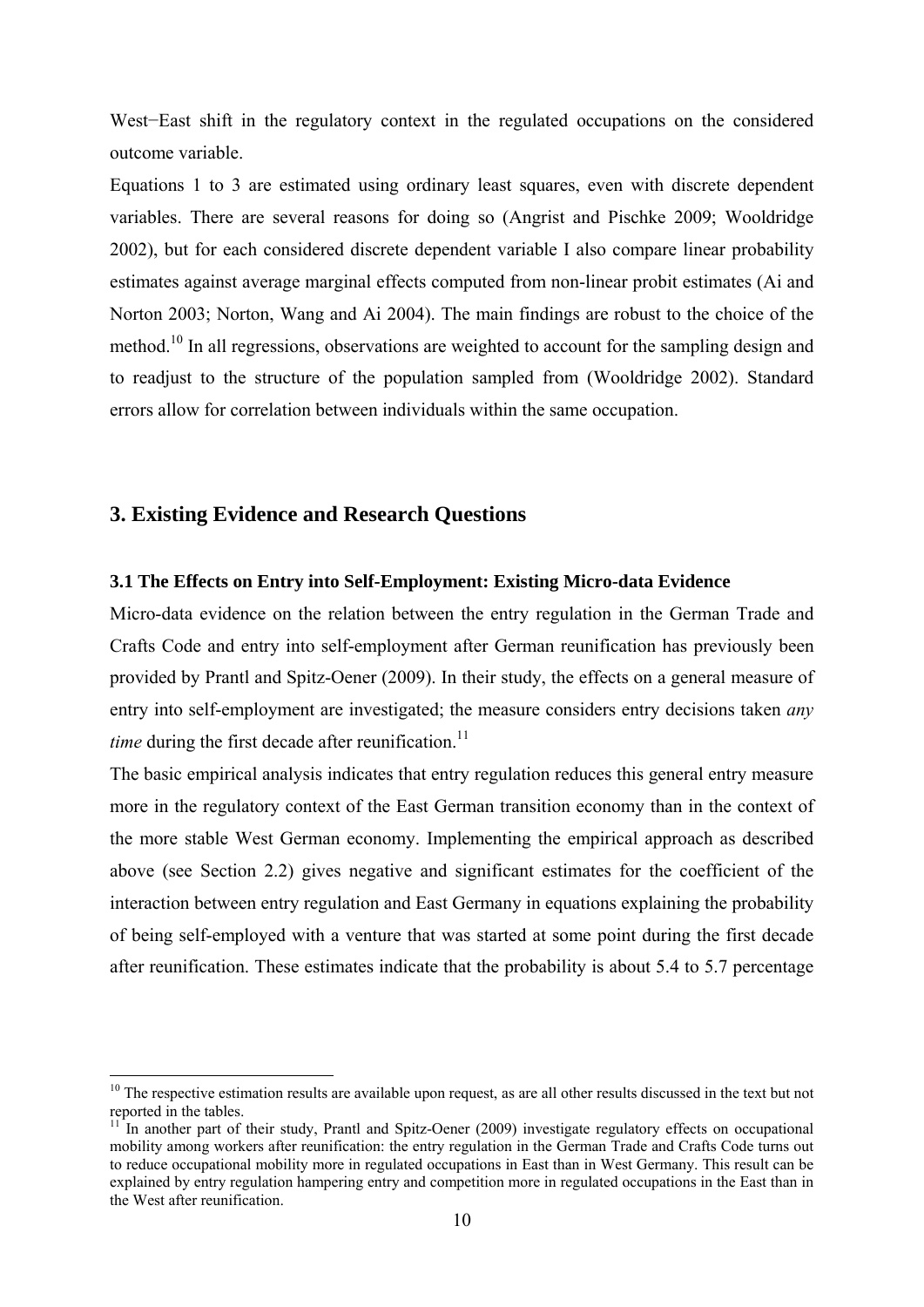points lower among employed individuals in regulated occupations in East Germany than in West Germany due to entry regulation.<sup>12</sup>

Prantl and Spitz-Oener (2009) then show that their basic finding is closely linked to the entry costs arising due to the mandatory standard for entrants in regulated occupations. The regulatory effects on entry into self-employment are stronger among individuals who should be more restricted in their entrepreneurial choices than others as a result of these entry costs. These are individuals who changed their occupation after their initial training and, thus, had ceteris paribus less time to earn the relevant occupation-specific educational degrees than individuals who stayed in the occupation they were initially trained for. In addition, the basic finding is reported to be robust when exploring the relevance of additional factors that vary across occupations and regions. These are, among others, occupation-specific demand shocks in West Germany after reunification, occupation-specific restructuring requirements in East Germany, occupation- and region-specific levels of incumbent self-employment started before reunification, and skill structures that are heterogeneous across industries and regions.

In sum, the empirical results show that entry regulation reduces a general measure of entry into self-employment after reunification more in the regulatory context of the East German transition economy than in the context of the more stable West German economy.

# **3.2 The Effects on Sustained Entry and Entrants' Performance: New Questions**

The existing evidence on the entry regulation in the German Trade and Crafts Code for the decade after German reunification and the related evidence on various forms of entry regulation in other countries and time periods (see Section 1) indicate that entry regulation reduces entry of firms and entry into self-employment. Such evidence is important, but not sufficient for justifying policy reforms that reduce and simplify firm entry regulation in order to foster technological progress, economic growth and social welfare. Instead, there are many questions regarding the underlying mechanisms that call for further empirical exploration.

Various recent policy-related sources may easily generate the impression that less entry in response to entry regulation unequivocally implies less technological progress, growth and welfare, but economic theory has long since clarified that this is not the case.<sup>13</sup> The theoretical

<u>.</u>

 $12$  The estimates are for a sample of about 27,000 employed individuals where the weighted average probability of being self-employed with a venture started after 1989 is 4.7 percentage points.

<sup>&</sup>lt;sup>13</sup> Mankiw and Whinston (1986), among others, provide a model of product markets where firms decide freely on entry and must incur entry costs which cannot be recovered upon exiting the market. In this model, equilibrium entry can be excessively high from a welfare perspective (or socially insufficient) instead of socially optimal. See also von Weizsäcker (1980) for an earlier contribution showing that an excessive number of homogeneous firms may produce in the free-entry equilibrium; Belleflamme and Peitz (2010) provide a recent textbook discussion.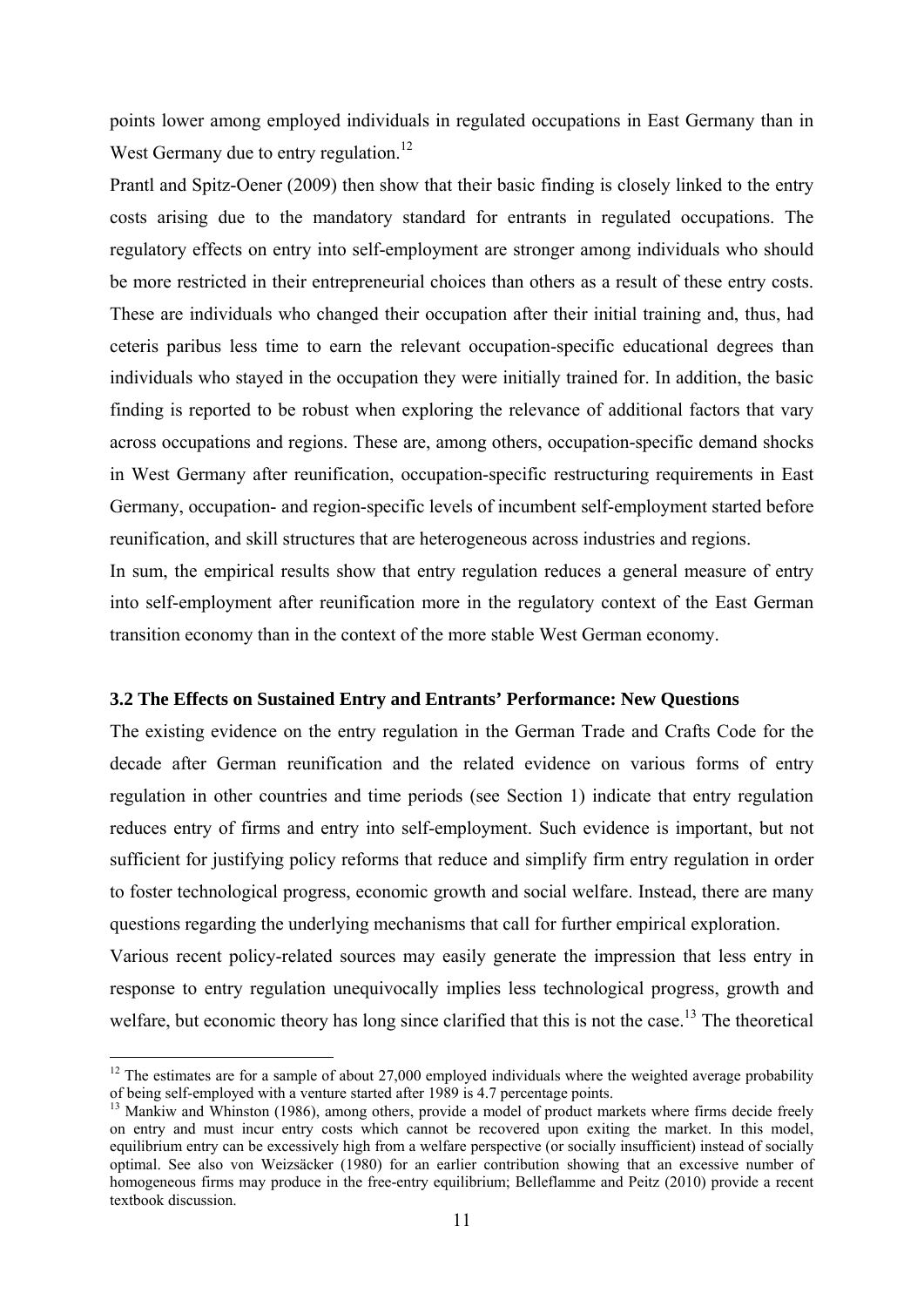literature also suggests that entry regulation limiting entry is more likely to hamper technological progress, growth or welfare if the regulation under investigation inhibits specific types of entrants. These are, for example, entrants that directly increase product variety or charge low prices and successfully attract demand, and entrants or entry threats that are strong enough to trigger advancing reactions in incumbents, including increases in incumbent innovation or productivity (Dixit and Stiglitz 1977; Spence 1976; Foster, Haltiwanger and Syverson 2008, 2009; Aghion et al. 2004, 2009; Weinschenk 2010). This provides the starting point for the subsequent empirical analysis. Specifically, I address the following research questions:

- 1) Does the entry regulation in the German Trade and Crafts Code reduce the entry of firms that are able to sustain their market activity for several years?
- 2) Does this entry regulation influence the performance of these long-living entrants, as measured by firm size several years after entry?

Entrants that are long-living in the sense of sustaining market activity during their initial years after market entry constitute a selective sub-sample of all entrants; most importantly, entrants with high growth rates after entry are part of this group. This follows from the large empirical literature on entry and entrants' performance reporting high rates of initial growth for entrants conditional on survival and low survival rates for entrants during their first years after market entry (Audretsch 1995; Caves 1998; Geroski 1995; Sutton 1997). Long-living entrants are more likely than other entrants to be successful in attracting demand and innovating, in creating new jobs, and in exerting competitive pressure, displacing incumbents or fostering innovation and productivity improvements in incumbents.

Entrants that are transient in the sense of exiting the market after only a few periods of economic activity may exit as a consequence of weak entrepreneurial abilities, low product qualities or unfavorable market conditions. They are less likely than other entrants to have proven successful in attracting demand or innovating, in creating new jobs or in exerting competitive pressure. Instead, they are more likely to cause welfare losses that a social planner or regulator may try to reduce. For example, not much can be learned from short-lived entrants' market experimentation in the case of entrants with similar characteristics displacing one another repeatedly and quickly. In addition, factor allocation to an entrant can always damage other market participants substantially, in particular in case of bankruptcy.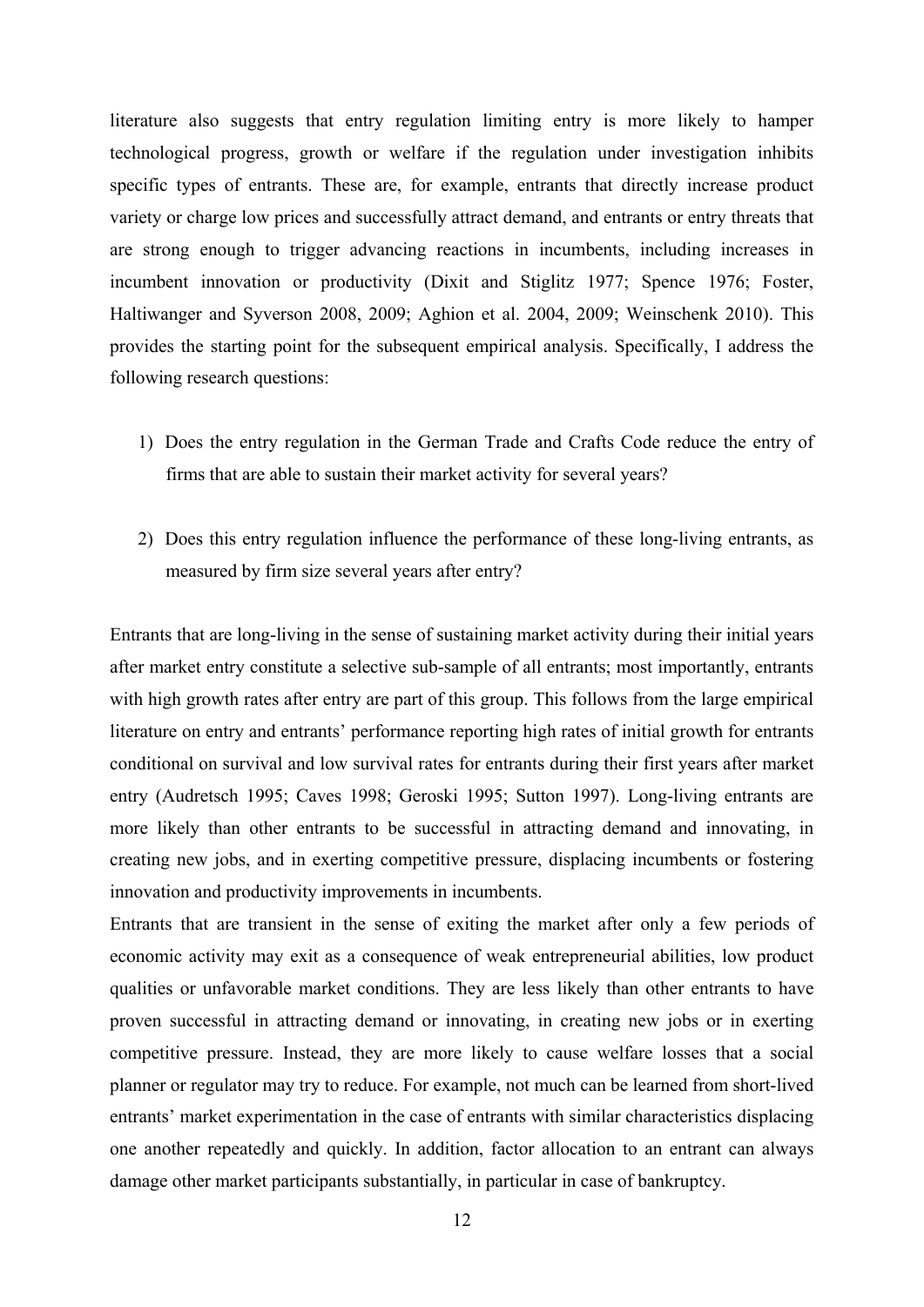Taken together, entrants sustaining market activity during the initial years after market entry should have a higher potential of positively impacting technological progress, economic growth and social welfare than do transient entrants. Accordingly, evidence of reduced sustained entry in response to entry regulation is a stronger indication of potentially negative welfare effects than evidence of reduced entry in general or of reduced transient entry.

Entry regulation may, however, not only influence the probability of sustained entry into selfemployment and, thus, the number of long-living entrants, but also their average performance. In that case, the composition of the group of long-living entrants is affected, and this may influence the group's contribution to technological progress, economic growth, and social welfare. To shed light on this matter, I investigate the regulatory effects of the entry regulation in the German Trade and Crafts Code on the employment built up in firms that entered after reunification and sustained their market activity for at least five years.

# **4. Data**

1

The subsequent empirical analysis is based on data from a large survey that has been carried out repeatedly since the 1970s by the German Federal Institute for Vocational Training (Bundesinstitut für Berufsbildung, BIBB) and the Research Institute of the Federal Employment Service (Institut für Arbeitsmarkt- und Berufsforschung, IAB): the "Qualification and Career Survey". Approximately every six to seven years, these institutions collect survey data using representative, unlinked cross-sections of about 30,000 employed individuals.14 For the purpose of this paper, I use the survey wave launched in 1998/99. It covers employed individuals in East and West Germany, including self-employed entrepreneurs who started self-employment after reunification and did so up to nine years before the survey was taken. Information on the employment in the respective firms at the time of the survey is also available.

In the first part of the empirical analysis, I focus on the impact of entry regulation on sustained entry into self-employment after the fall of the Berlin Wall in November 1989. In order to construct the dependent variable I use data on the current employment status of survey participants at the time of the survey in 1998/99 and, for self-employed individuals, data on the year they started that entrepreneurial activity. The dependent variable indicates

<sup>&</sup>lt;sup>14</sup> The sampling frame of the survey is the German population of employed individuals aged 16 to 65. The selection of the sample follows a random-route process which is done on the household level. See Prantl and Spitz-Oener (2009) and references cited therein for further details on the "Qualification and Career Survey".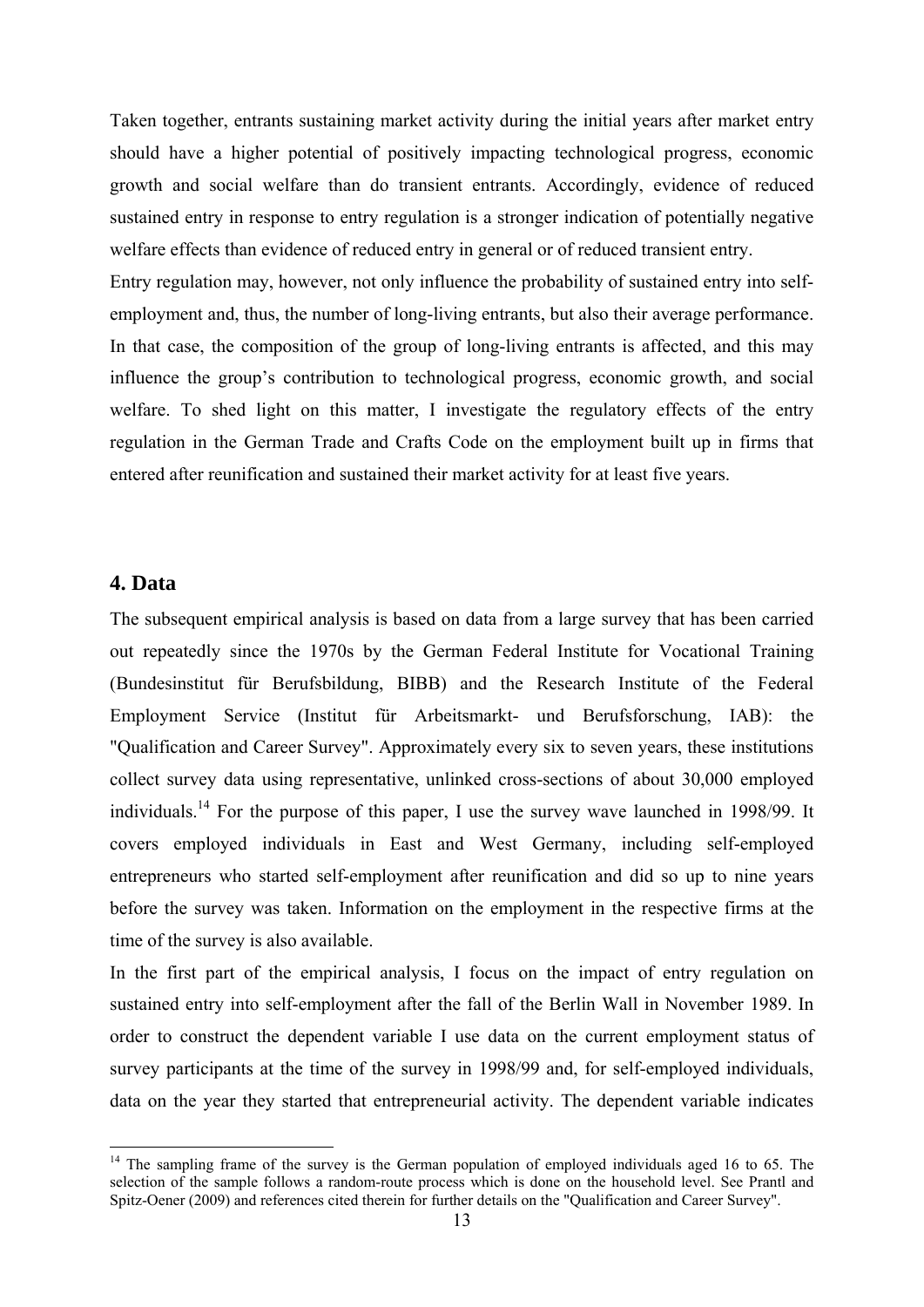individuals who were self-employed in 1998/99 with a venture that they started at least five years earlier, but after 1989 (1990 − 1993). In the second part of the empirical analysis, I investigate the impact of entry regulation on firm size using a categorical measure of employment including working entrepreneurs in 1998/99.<sup>15</sup> This variable distinguishes 6 size classes: 1) one employed individual, 2) two employed individuals, 3) three or four employed individuals, 4) five to nine employed individuals, 5) ten to 49 employed individuals, and 6) 50 or more employed individuals. Alternatively, I use an indicator that is coded one for selfemployed entrepreneurs who started between 1990 and 1993 with a venture that has at least one additional employed individual apart from themselves in 1998/99, and zero otherwise.

The most important explanatory variables are indicators for entry regulation, East Germany and the interaction of these variables  $(R, E, \text{ and } R \cdot E)$ . The measure of entry regulation is coded one for occupations with entry regulation, and zero otherwise; it is constructed using survey data on the occupation an individual currently works in and information from the German Trade and Crafts Code as enforced during the 1990s. The indicator for East Germany is one in case of current residence in East Germany, and zero otherwise. To capture influences of individual heterogeneity on the dependent variables, I use demographic and educational variables. Table 3 provides the definitions and some descriptive statistics for all the variables used below.

The main estimation sample is for the first part of the empirical analysis. It includes 15,575 individuals participating in the survey of 1998/99 who are 20 to 59 years old, work between 10 and 75 hours per week, have German citizenship, and report all the information of interest here. Excluded are individuals in the public sector, in non-profit organizations or the mining and quarrying sector, and in all occupations that are not accredited by the Federal Ministry of Education and Research and the BIBB. In accredited occupations, vocational training is based on federal law.16 These occupations are the population of interest in my study, since the German Trade and Crafts Code regulates firm entry in some of these, but not in others.

In the second part of the empirical analysis, where I focus on explaining firm size, the estimation sample consists of those observations in the main sample that refer to individuals

1

<sup>&</sup>lt;sup>15</sup> Continuous information on firm size is not available in the survey data that I use here.

<sup>&</sup>lt;sup>16</sup> The vocational training in accredited occupations is carried out under the dual system of apprenticeship and, thus, consists of both on-the-job training in companies and training in schools. See Harhoff and Kane (1997) and references cited therein for more details. The empirical results reported in Section 4 are robust if re-estimated on a sample with all occupations, including those that are not accredited by the Federal Ministry of Education and Research and the BIBB.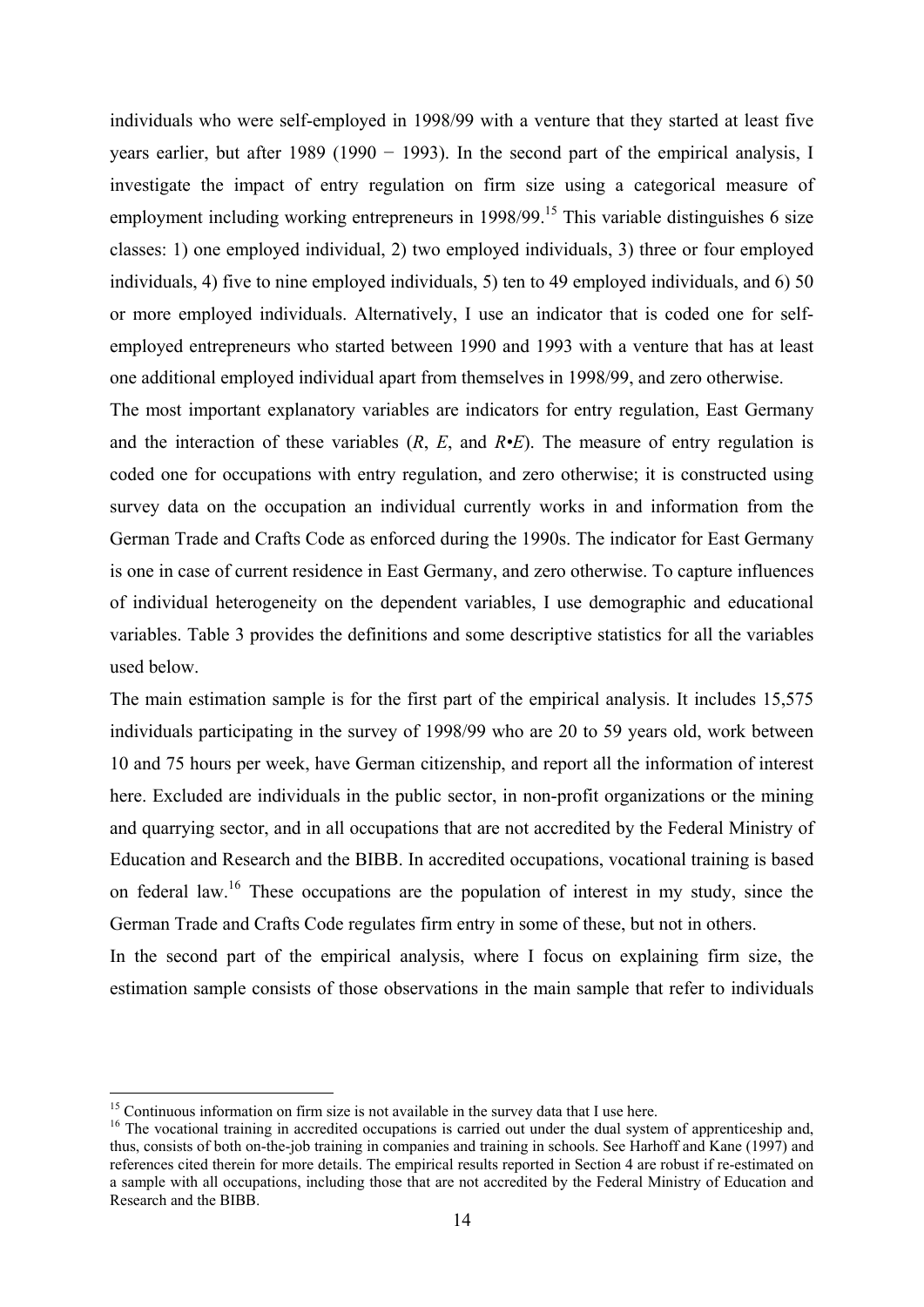who indicate being self-employed in 1998/99, having started that activity at least five years earlier, but after 1989, and owning a firm with fewer than 50 employed individuals.<sup>17</sup>

<sup>1</sup>  $17$  Due to the latter restriction, I exclude two observations with missing firm size and seven observations with a firm size of more than 50 employed individuals. The regulatory effect estimates reported in Section 5 are, however, not sensitive to this restriction.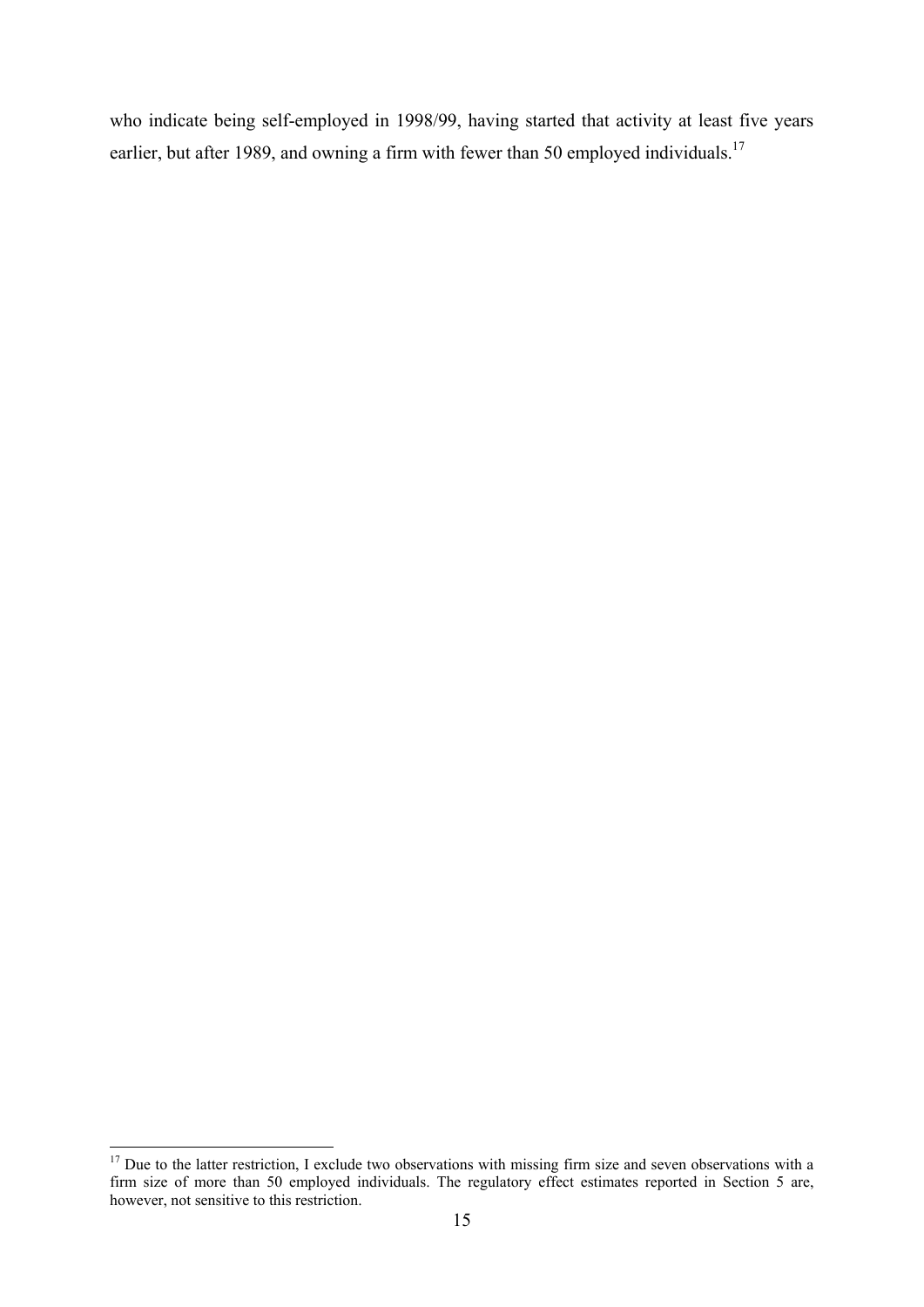# **5. Empirical Results**

1

In this section, I first discuss the impact of the entry regulation in the German Trade and Crafts Code on the probability of sustained entry into self-employment after reunification and then the effect on the performance of the long-living entrants.

About 38 percent of all self-employed individuals who started a venture after reunification (in the years 1990 to 1993) and who were surveyed in 1998/99 have then been active with their venture for at least five years. Table 4 shows estimates of linear probability models that explain the probability of this type of sustained entry into self-employment for employed individuals<sup>18</sup>

Column 1 provides the estimate of Equation 1 with the entry regulation indicator *R* as the main explanatory variable for the sub-sample of 3,183 employed individuals residing in East Germany. The other explanatory variables are a constant and measures of individual characteristics (age, gender, education). Column 2 provides the corresponding estimate for the sub-sample of 12,392 employed individuals residing in West Germany. In both these regressions, I find negative coefficients of the entry regulation indicator *R*. The one for East Germany (column 1) is statistically significant at the five-percent level, in contrast to the one for West Germany (column 2). As discussed in Section 2.2, these results may indicate effects of the entry regulation, but they may also reflect systematic, unobserved effects on the probability of being self-employed with a long-lasting venture started after reunification.

The refined model specification in Equation 2 allows for estimating the average effects of the West−East shift in the regulatory context after reunification while controlling for the following types of additive unobserved effects: those that differ systematically across the groups of regulated and unregulated occupations but are constant across regions, and those that are common to all occupations but differ systematically across regions. Equation 2 includes the East Germany indicator *E* and the interaction term between entry regulation and East Germany, besides the entry regulation indicator *R* and all other explanatory variables of Equation 1.

The relevant sample for estimating Equation 2 covers all 15,575 employed individuals in East and West Germany and the estimates are shown in column 3 of Table 4. The estimated coefficient of the level term for entry regulation is negative and insignificant, but the coefficient of the interaction term between East Germany and entry regulation is negative and

<sup>&</sup>lt;sup>18</sup> Similar estimation results are found for the four model specifications of Table 4 if all self-employed individuals that did not start their venture in the years 1990 to 1993 (and where the dependent variable is coded zero) are excluded from the estimation sample.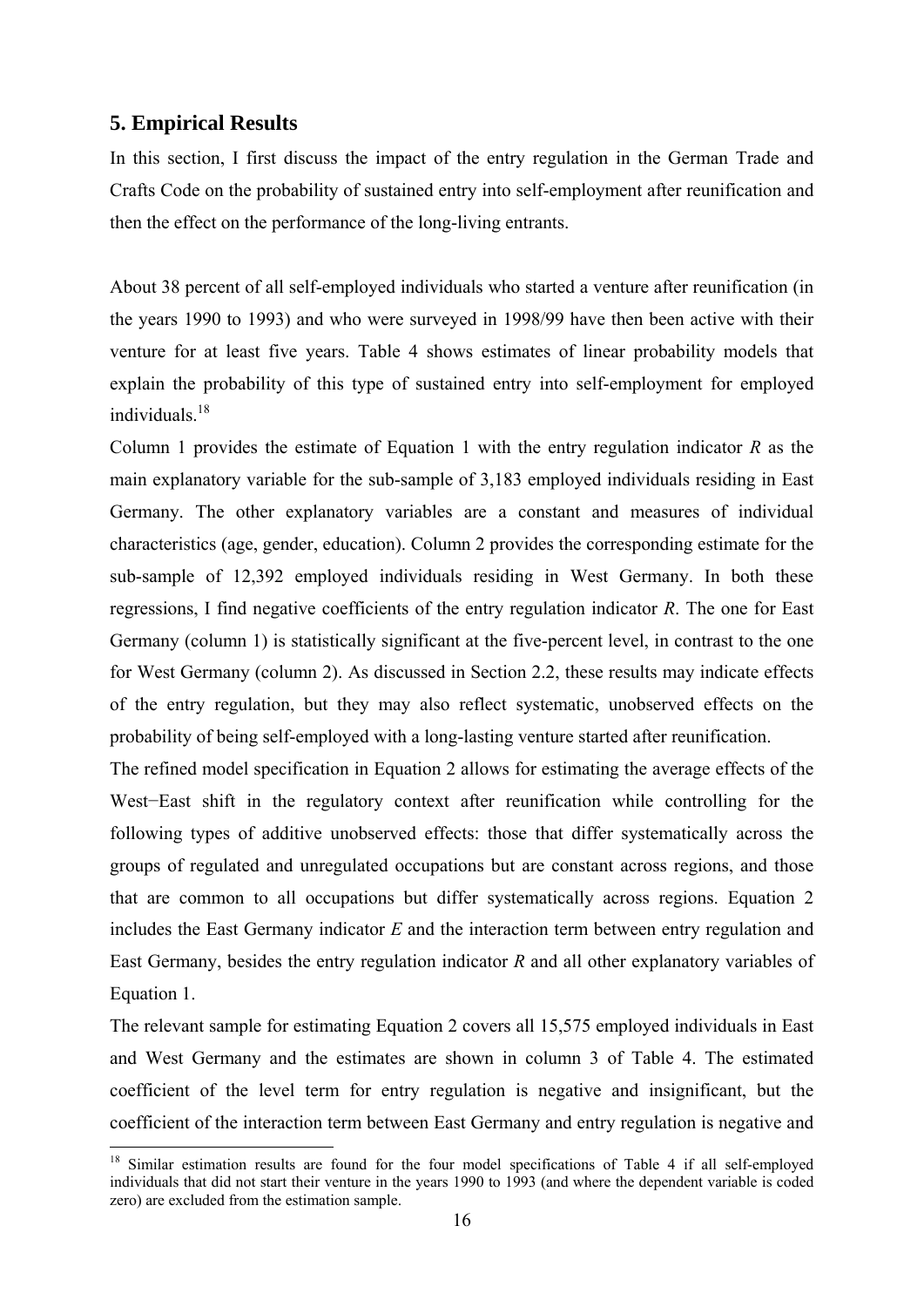significant. The latter result suggests that entry regulation lowers the probability of selfemployment in long-lasting ventures started after reunification by 5.4 percentage points more in regulated occupations in the East than in the West. The coefficient of the level term for East Germany is positive and significant, which is well in line with economic transition triggering unusually high entry and industry restructuring.

As shown in column 4, estimating a flexible model specification with occupation fixed effects (Equation 3) confirms the negative coefficient of the interaction between East Germany and entry regulation. Accordingly, the main finding holds up if unobserved occupation-specific heterogeneity and, thus, systematic variation in the occupational composition of the groups of regulated and unregulated occupations across regions are allowed for.19

All model specifications in Table 4 include further explanatory variables, measuring demographic and educational characteristics, to capture the effects of individual heterogeneity on sustained entry into self-employment. Men are more likely than women to be selfemployed in 1998/99 with a long-lasting venture started after reunification. For age, the estimated effects are positive along the whole sample distribution and increasing until an age of 32 to 38 years in the regressions in columns 2 to 4; in the regression in column 1, the maximum is attained at 49 years. The estimated effects for the included education indicators are weak.<sup>20</sup> Migrants with German citizenship who live in East or West Germany, but grew up in a foreign country or the part of Germany they do not live in at the time of the survey, are less likely to be self-employed with a long-lasting venture started after reunification than nonmigrants. $^{21}$ 

Altogether, the pattern of empirical findings in Table 4 indicates that entry regulation decreases the probability of sustained entry into self-employment in regulated occupations more during economic transition than in a more stable market environment. This suggests that

<u>.</u>

<sup>&</sup>lt;sup>19</sup> For comparison, I re-estimate Equation 3 with all exogenous variables as in column 4 of Table 4, but a dependent variable as in Prantl and Spitz-Oener (2009). This dependent variable indicates self-employed individuals with a venture started *any time* after reunification (in the years 1990 to 1999). The estimation results suggest that entry regulation reduces the probability of these self-employment activities by 7.3 percentage points more in regulated occupations in the East than in the West. In line with expectations, this effect on a general entry measure is higher than the sustained entry effect of 5.4 in column 4 of Table 4 (by about 1.9 percentage points).

 $20$  In some model specifications, highly educated individuals residing in West Germany and holding a degree from a university or a technical college have a higher probability of being self-employed in 1998/99 with a longlasting venture started after reunification than individuals with medium education (reference group). Medium education indicates a vocational training degree from the dual system of apprenticeship or a vocational school. I find significant coefficient estimates neither for highly educated individuals who reside in East Germany nor for individuals with low education, i.e., those holding neither a vocational training degree nor a higher educational degree.

 $21$  In contrast, the regression mentioned in footnote 19 shows that migrants do not differ significantly from nonmigrants in an empirical model explaining a general measure of entry. In addition, note that the regulatory effect estimates in Table 4 remain robust if all 1,263 migrants are excluded from the estimation samples.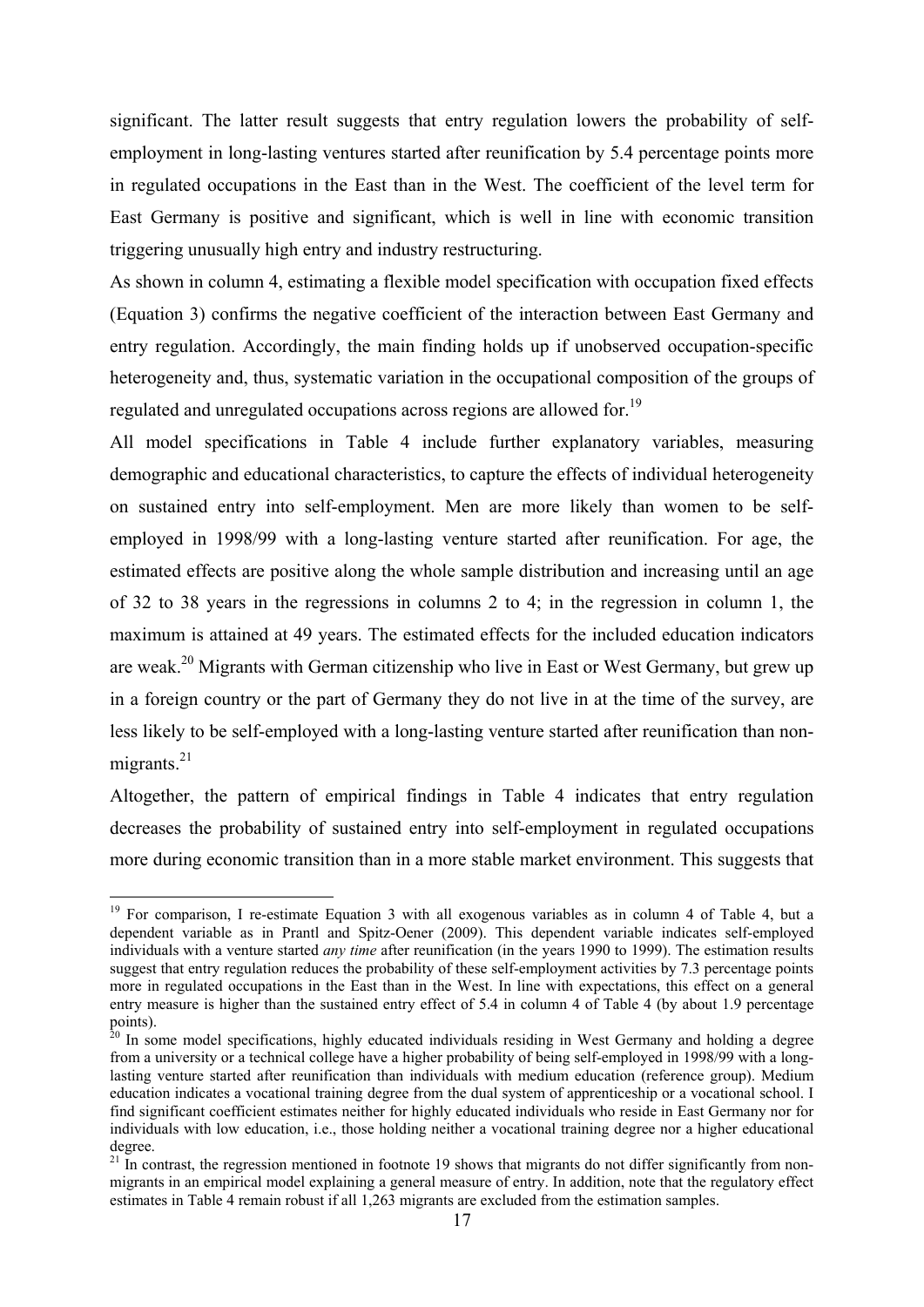transient, short-lived entrants are not the only driving force behind regulatory effects on general measures of entry into self-employment, as, for example, discussed in Footnote 19 and in Prantl and Spitz-Oener (2009). The entry regulation in the German Trade and Crafts Code does not only suppress transient, short-lived entrants that may well cause welfare losses, but also long-living entrants that should have a higher potential of positively impacting technological progress, economic growth, and social welfare.

Having shown that the entry regulation in the German Trade and Crafts Code reduces the probability of sustained entry into self-employment after reunification, I now turn to the effect on entrants' performance. This is important, as the sustained entry effect lowering the number of long-living entrants is not necessarily the only regulatory effect influencing how the group of long-living entrants contributes to technological progress, economic growth, and social welfare. The effect on the individual performance of the group members can also be relevant. Specifically, I investigate the effect on the long-term average employment built up and reported in the survey of 1998/99 by self-employed individuals who started their ventures after reunification and sustained market activity for at least five years. The respective dependent variable is a categorical measure of firm size that distinguishes six employment classes (see Section 4).

Column 1 of Table 5 displays the estimates of Equation 1 for the sub-sample of 166 selfemployed individuals with long-lasting ventures started after reunification in East Germany. Column 2 provides the corresponding estimates for the West German sub-sample of 241 observations. I find positive coefficients for the indicator of entry regulation *R* in these regressions. The one for East Germany (column 1) is insignificant; the one for West Germany is significant at the five-percent level (column 2). The results for Equation 2 in column 3 indicate a positive and significant coefficient of the level term for entry regulation and a negative, insignificant coefficient of the interaction term between entry regulation and East Germany. Accordingly, there is no empirical support for differential effects of the entry regulation in the German Trade and Crafts Code on the long-term average employment in long-living entrants started after reunification in regulated occupations in East and West Germany.<sup>22</sup>

The main finding of an insignificant coefficient for the interaction term between East Germany and entry regulation is robust to the following changes of the model specification.

<u>.</u>

 $22$  The coefficient estimate for the level term of East Germany varies across model specifications. It is close to zero and insignificant in column 3, positive and insignificant in column 4, and significantly positive in column 5.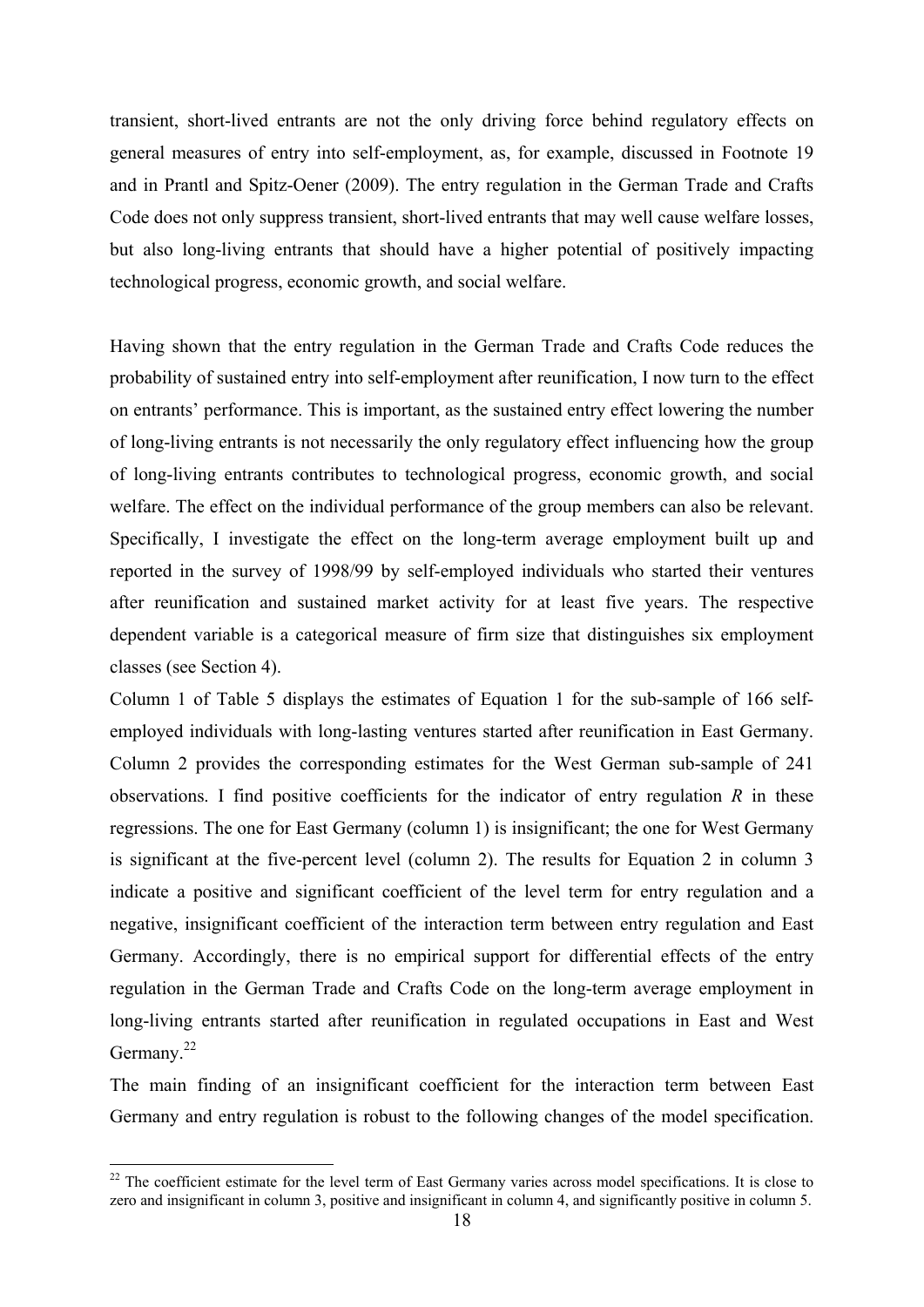First, the coefficient estimate is also insignificant if one uses a flexible model specification with occupation fixed effects as in Equation 3 (column 4). Second, the result is also confirmed when using a discrete dependent size indicator (coded one for self-employed entrepreneurs who employ at least one more individual apart from themselves, and zero otherwise) instead of the categorical variable of firm size (column 5).

As the chosen measure of entrants' performance may depend on individual heterogeneity, all model specifications in Table 5 also include measures of demographic and educational characteristics. The coefficient estimates for males are positive, but mostly insignificant. For age, I find a concave relationship with firm size; the coefficient estimates for the age terms are jointly significant in columns 1 to 4, at least at the 10-percent level. Education indicators are always insignificant. Migrants employ fewer workers in 1998/99 than non-migrants; the negative coefficient estimates in columns 3 and 4 are significant at the 10-percent level.

In summary, I find no differential effect of the entry regulation in the German Trade and Crafts Code on the long-term average employment of long-living entrants in regulated occupations in East and West Germany. Accordingly, the estimation results in Table 5 provide no indication of an effect on entrants' performance that would counteract the negative effect on the probability of sustained entry into self-employment after reunification and, thus, the number of long-living entrants.

# **6. Conclusions**

In this paper, I provide empirical evidence on the consequences of entry regulation on sustained entry into self-employment, as opposed to entry in general. In addition, I study the effects on the performance of long-living entrants that are able to sustain market activity for several years after entry. The entry regulation under scrutiny here is a substantial restriction to entry following from the German Trade and Crafts Code. The law imposes a mandatory standard, the master craftsman certificate, on entrepreneurs who want to start a legally independent firm in one of the regulated occupations. In order to identify the effects of interest, I exploit the situation after German reunification when East and West Germany faced different economic conditions, but fell under the same law regulating entry in some occupations, though not in others. In the East German transition economy, entry regulation should exert stronger effects on entry than in the more stable West German market economy. Building on this conjecture, I estimate average effects of the West−East shift in the regulatory context by comparing the difference between the average outcomes in regulated occupations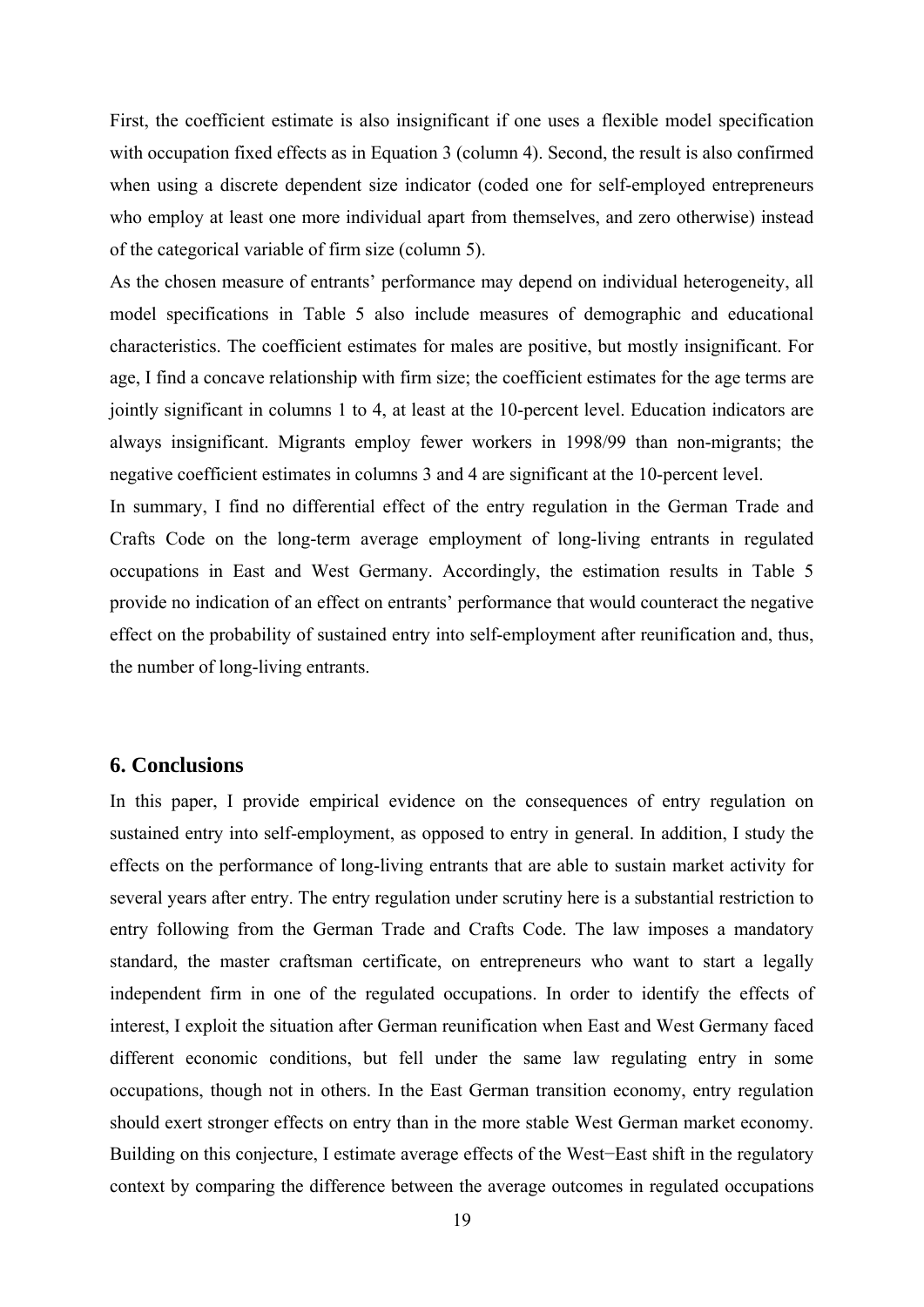and unregulated occupations in East Germany after reunification to the corresponding difference in West Germany.

The main empirical findings reported in this paper are as follows. First, the entry regulation in the German Trade and Crafts Code reduces sustained entry into self-employment more in regulated occupations in the East German transition context after reunification than in the more stable West German context. Accordingly, the entry regulation suppresses long-living entrants who should have a higher potential of positively impacting technological progress, economic growth, and social welfare than entrants in general, or transient, short-lived entrants. Second, this effect on the number of long-living entrants is not accompanied by a counteracting effect on the performance of long-living entrants, as measured by firm size several years after entry. Altogether, these empirical results support the claim that entry regulation may hinder technological progress as well as economic growth, and it may ultimately reduce social welfare.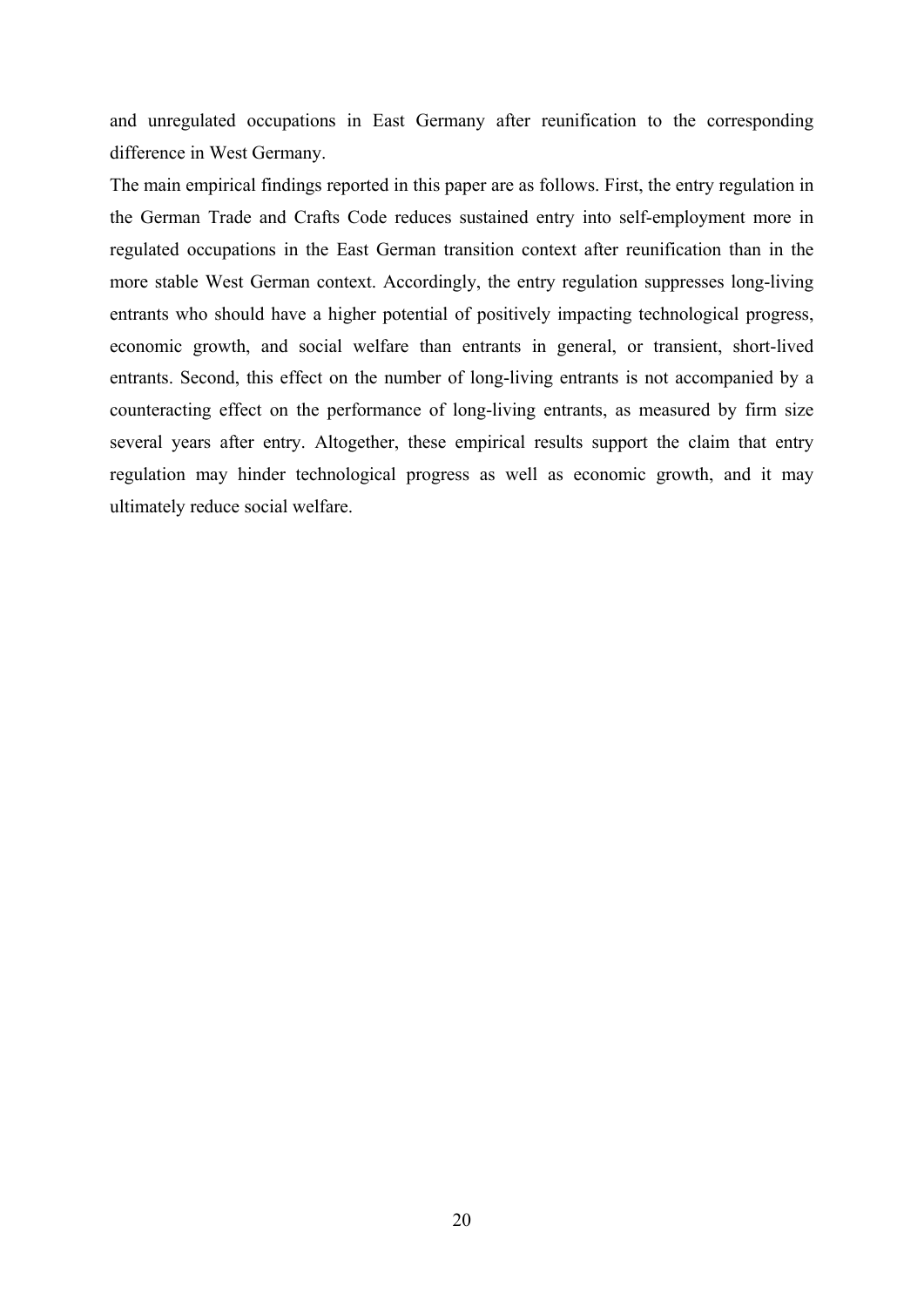### **7. References**

- Aghion, P., Blundell, R., Griffith, R., Howitt, P. and Prantl, S. (2004). Entry and Productivity Growth: Evidence from Micro-Level Panel Data. *Journal of the European Economic Association*, 2(2-3), 265-276.
- Aghion, P., Blundell, R., Griffith, R., Howitt, P. and Prantl, S. (2009). The Effects of Entry on Incumbent Innovation and Productivity. *Review of Economics and Statistics*, 91(1), 20-32.
- Ai, C. and Norton, E. C. (2003). Interaction Terms in Logit and Probit Models. *Economics Letters*, 80(1), 123-129.
- Angrist, J. D. and Pischke, J.-St. (2009). *Mostly Harmless Econometrics: An Empiricist's Companion*. Princeton, NJ: Princeton University Press.
- Ardagna, S. and Lusardi, A. (2010). Explaining International Differences in Entrepreneurship: The Role of Individual Characteristics and Regulatory Constraints. In J. Lerner and A. Schoar (Eds.), *International Differences in Entrepreneurship*. Chicago, IL: University of Chicago Press.
- Audretsch, D. B. (1995). *Innovation and Industry Evolution*. Cambridge, MA: MIT Press.
- Belleflamme, P. and Peitz, M. (2010). *Industrial Organization: Markets and Strategies*. Cambridge, UK: Cambridge University Press.
- Bertrand, M. and Kramarz, F. (2002). Does Entry Regulation Hinder Job Creation? Evidence from the French Retail Industry. *Quarterly Journal of Economics*, 117(4), 1369-1413.
- Bertrand, M., Schoar, A. and Thesmar, D. (2007). Banking Deregulation and Industry Structure: Evidence from the French Banking Reforms of 1985. *Journal of Finance*, 62(2), 597-628.
- Blundell, R. and Costa Dias, M. (2009). Alternative Approaches to Evaluation in Empirical Microeconomics. *Journal of Human Resources*, 44(3), 565-640.
- Blundell, R. and MaCurdy, T. (1999). Labour Supply: A Review of Alternative Approaches. In O. Ashenfelter and D. Card (Eds.), *Handbook of Labor Economics*, 3 (pp. 1559- 1695). Amsterdam, The Netherlands: Elsevier.
- Bruhn, M. (2008). License to Sell: The Effect of Business Registration Reform on Entrepreneurial Activity in Mexico. Forthcoming in *Review of Economics and Statistics*.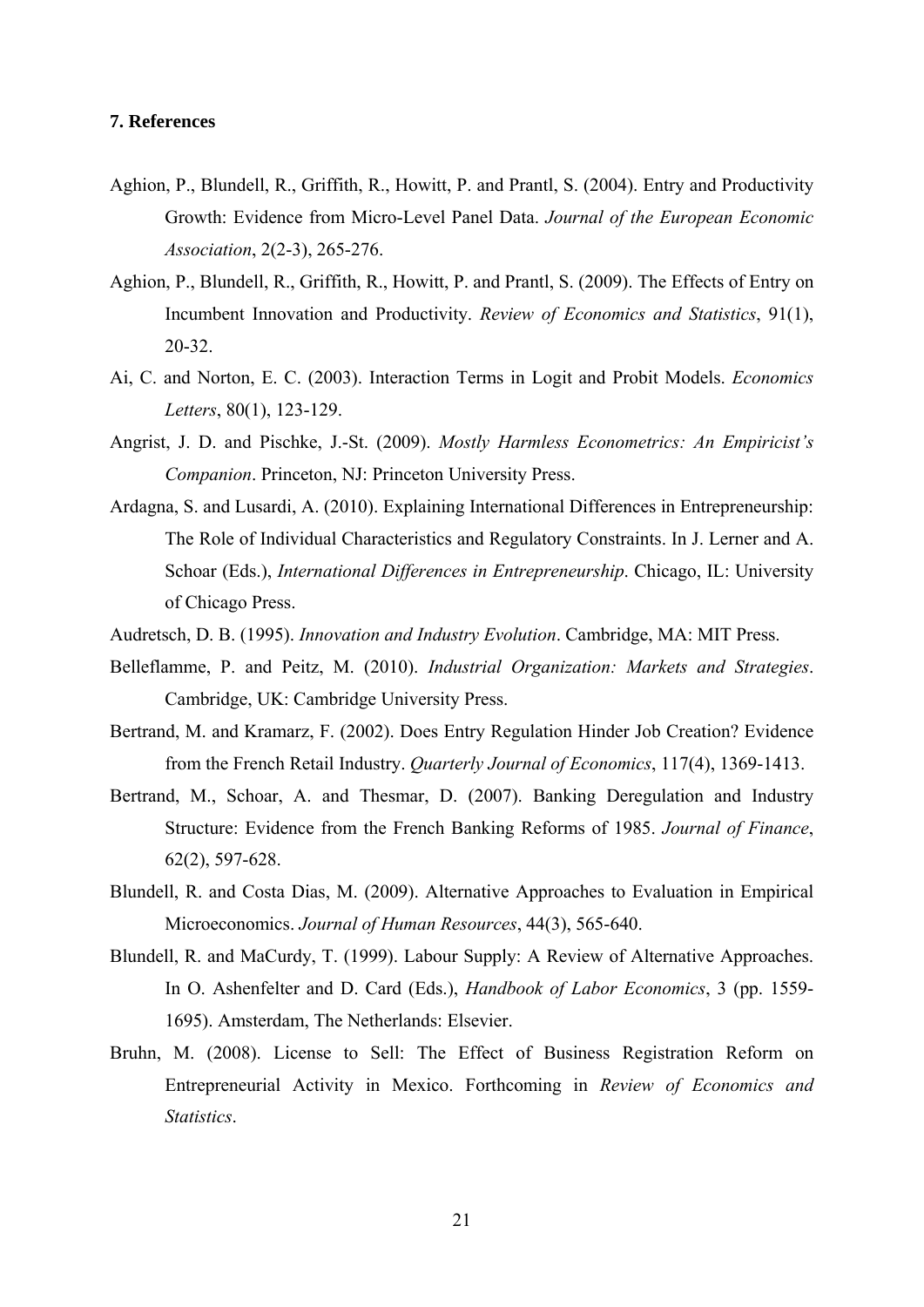- Capelleras, J.-L., Mole, K. F., Greene, F. J. and Storey, D. J. (2008). Do More Heavily Regulated Economies have Poorer Performing New Ventures? Evidence from Britain and Spain. *Journal of International Business Studies*, 39(4), 688-704.
- Caves, R. E. (1998). Industrial Organization and New Findings on the Turnover and Mobility of Firms. *Journal of Economic Literature*, 36(4), 1947-1982.
- Cetorelli, N. and Strahan, P. E. (2006). Finance as a Barrier to Entry: Bank Competition and Industry Structure in Local US Markets. *Journal of Finance*, 61(1), 437-461.
- Chari, A. V. (2009). Identifying the Aggregate Productivity Effects of Entry and Size Restrictions: An Empirical Analysis of License Reform in India. Mimeo, Ithaca, NY: Cornell University.
- Ciccone, A. and Papaioannou, E. (2007). Red Tape and Delayed Entry. *Journal of the European Economic Association*, 5(2-3), 444-458.
- Deregulierungskommission (1991). *Marktöffnung und Wettbewerb*. Gutachten der Unabhängigen Expertenkommission zum Abbau marktwidriger Regulierungen. Stuttgart, Germany.
- Dixit, A. K. and Stiglitz, J. E. (1977). Monopolistic Competition and Optimum Product Diversity. *American Economic Review*, 67(3), 297-308.
- Djankov, S. (2009). The Regulation of Entry: A Survey. *World Bank Research Observer*, 24(2), 183-203.
- Djankov, S., La Porta, R., Lopez-De-Silanes, F. and Shleifer, A. (2002). The Regulation of Entry. *Quarterly Journal of Economics*, 117(1), 1-37.
- Fisman R. and Sarria-Allende, V. (2004). Regulation of Entry and the Distortion of Industrial Organization. NBER Working Paper No. 10929. Cambridge, MA: National Bureau of Economic Research.
- Foster, L., Haltiwanger, J. and Syverson, C. (2008). Reallocation, Firm Turnover, and Efficiency: Selection on Productivity or Profitability? *American Economic Review*, 98(1), 394-425.
- Foster, L., Haltiwanger, J. and Syverson, C. (2009). The Slow Growth of New Plants: Learning about Demand? Mimeo, Chicago, IL: University of Chicago Booth.
- Geroski, P. A. (1995). What Do We Know About Entry? *International Journal of Industrial Organization*, 13(4), 421-440.
- Gesetz über die Inkraftsetzung des Gesetzes zur Ordnung des Handwerks der Bundesrepublik Deutschland in der Deutschen Demokratischen Republik vom 10. Juli 1990. http://www.drkoerner.net/DDwz/ighwo90.htm. Accessed 19 May 2010.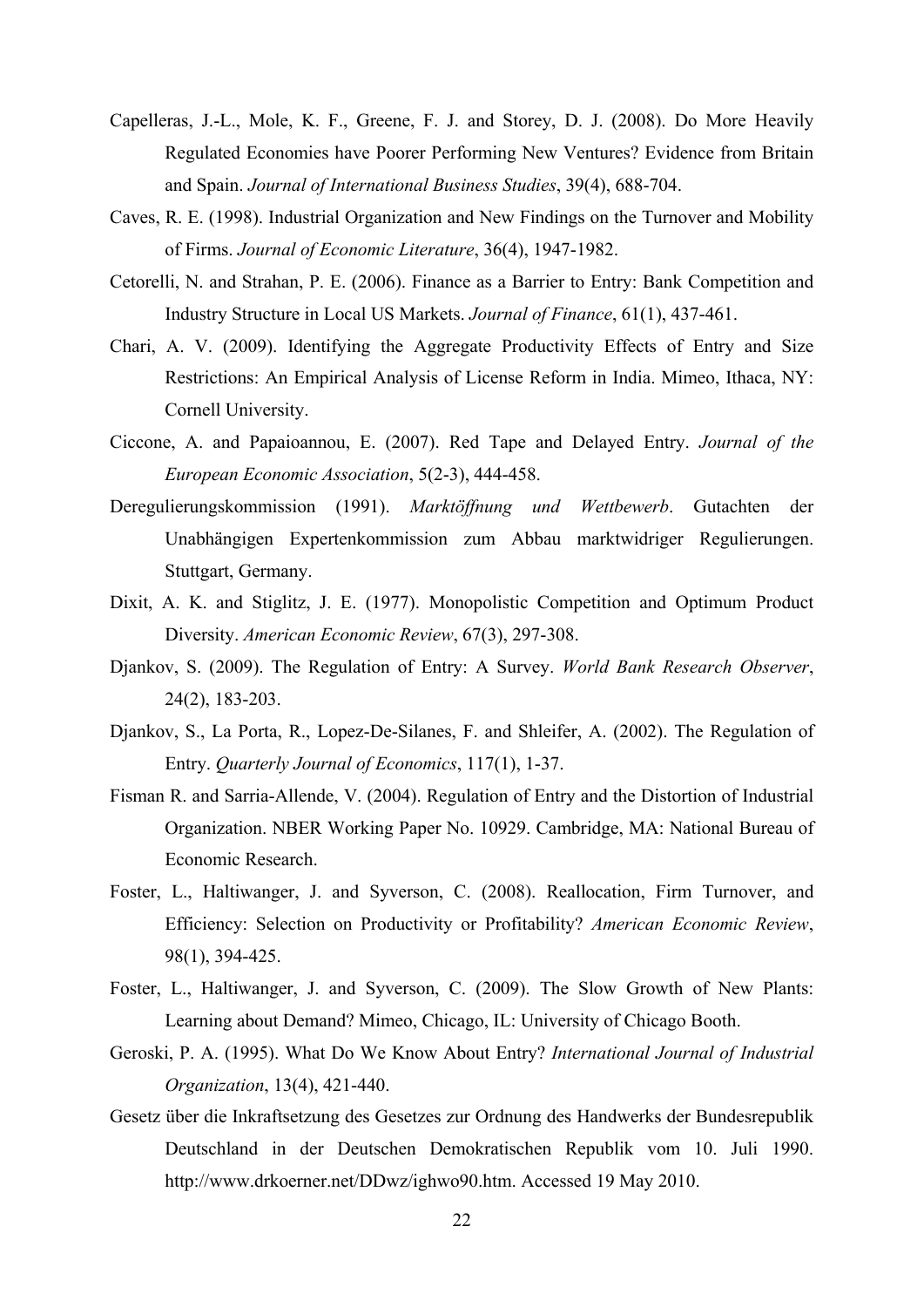- Gesetz zu dem Vertrag vom 31.08.1990 zwischen der Bundesrepublik Deutschland und der Deutschen Demokratischen Republik über die Herstellung der Einheit Deutschlands – Einigungsvertragsgesetz – und der Vereinbarung vom 18.09.1990, *Bundesgesetzblatt*, II-1990, 885.
- Gesetz zur Ordnung des Handwerks (Handswerksordnung) in der Fassung vom 28.12.1965, *Bundesgesetzblatt*, I-1966, 1.
- Harhoff, D. and Kane, T. J. (1997). Is the German Apprenticeship System a Panacea for the U.S. Labor Market? *Journal of Population Economics*, 10(2), 171-196.
- Kaplan, D. S., Piedra, E. and Seira, E. (2009). Entry Regulation and Business Start-ups: Evidence from Mexico. Mimeo, Washington, DC: The World Bank.
- Kerr, W. R. and Nanda, R. (2009). Democratizing Entry: Banking Deregulations, Financing Constraints, and Entrepreneurship. *Journal of Financial Economics*, 94(1), 124-149.
- Klapper, L., Laeven, L. and Rajan, R. (2006). Entry Regulation as a Barrier to Entrepreneurship. *Journal of Financial Economics*, 82(3), 591-629.
- Mankiw, N. G. and Whinston, M. D. (1986). Free Entry and Social Inefficiency. *RAND Journal of Economics*, 17(1), 48-58.
- Monopolkommission (1998). *Marktöffnung umfassend verwirklichen*. Hauptgutachten der Monopolkommission 1996/97. Baden-Baden, Germany.
- Monopolkommission (2002), *Reform der Handwerksordnung.* 31. Sondergutachten der Monopolkommission. Baden-Baden, Germany: Nomos-Verlag.
- Mullainathan, S. and Schnabl, P. (2010). Does Less Market Entry Regulation Generate More Entrepreneurs? Evidence from a Regulatory Reform in Peru. In: J. Lerner and A. Schoar (Eds.), *International Differences in Entrepreneurship*. Chicago, IL: University of Chicago Press.
- Norton, E. C., Wang, H. and Ai, C. (2004). Computing Interaction Effects and Standard Errors in Logit and Probit Models. *Stata Journal*, 4(2), 154-167.
- Prantl, S. and Spitz-Oener, A. (2009). How Does Entry Regulation Influence Entry into Selfemployment and Occupational Mobility? *Economics of Transition*, 17(4), 769-802.
- Rajan, R. G. and Zingales, L. (1998). Financial Dependence and Growth. *American Economic Review*, 88(3), 559-586.
- Sadun, R. (2008). Does Planning Regulation Protect Independent Retailers? CEP Discussion Paper No. 888. London, UK: Centre for Economic Performance.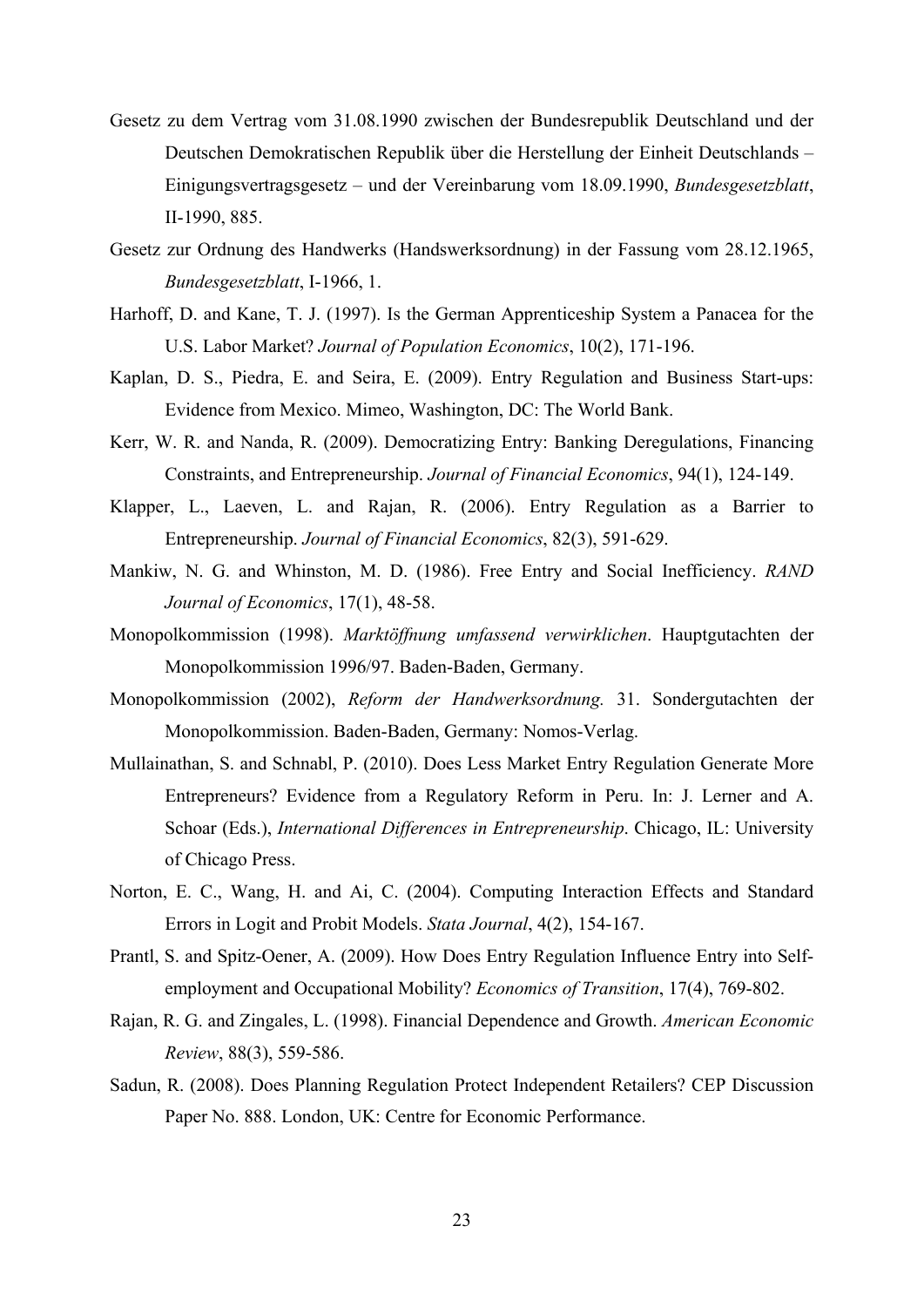- Schiantarelli, F. (2008). Product Market Regulation and Macroeconomic Performance: A Review of Cross-Country Evidence. Boston College Working Papers in Economics 623, first version 2005. Boston, MA: Boston College.
- Spence, M. (1976). Product Selection, Fixed Costs, and Monopolistic Competition. *Review of Economic Studies*, 43(2), 217-235.
- Sutton, J. (1997). Gibrat's Legacy. *Journal of Economic Literature*, 35(1), 40-59.
- Viviano, E. (2008). Entry Regulations and Labour Market Outcomes: Evidence from the Italian Retail Trade Sector. *Labour Economics*, 15(6), 1200-1222.
- von Weizsäcker, C. C. (1980). A Welfare Analysis of Barriers to Entry. *The Bell Journal of Economics*, 11(2), 399-420.
- Weinschenk, P. (2010). Entry and Incumbent Innovation. Preprint 2010/17. Bonn, Germany: Max Planck Institute for Research on Collective Goods.
- Wooldridge, J. M. (2002). *Econometric Analysis of Cross Section and Panel Data*. Cambridge, MA: MIT Press.
- World Bank (2008). *Doing Business 2009*. Washington, DC: The World Bank.
- World Bank (2009). *Doing Business 2010*. Washington, DC: The World Bank.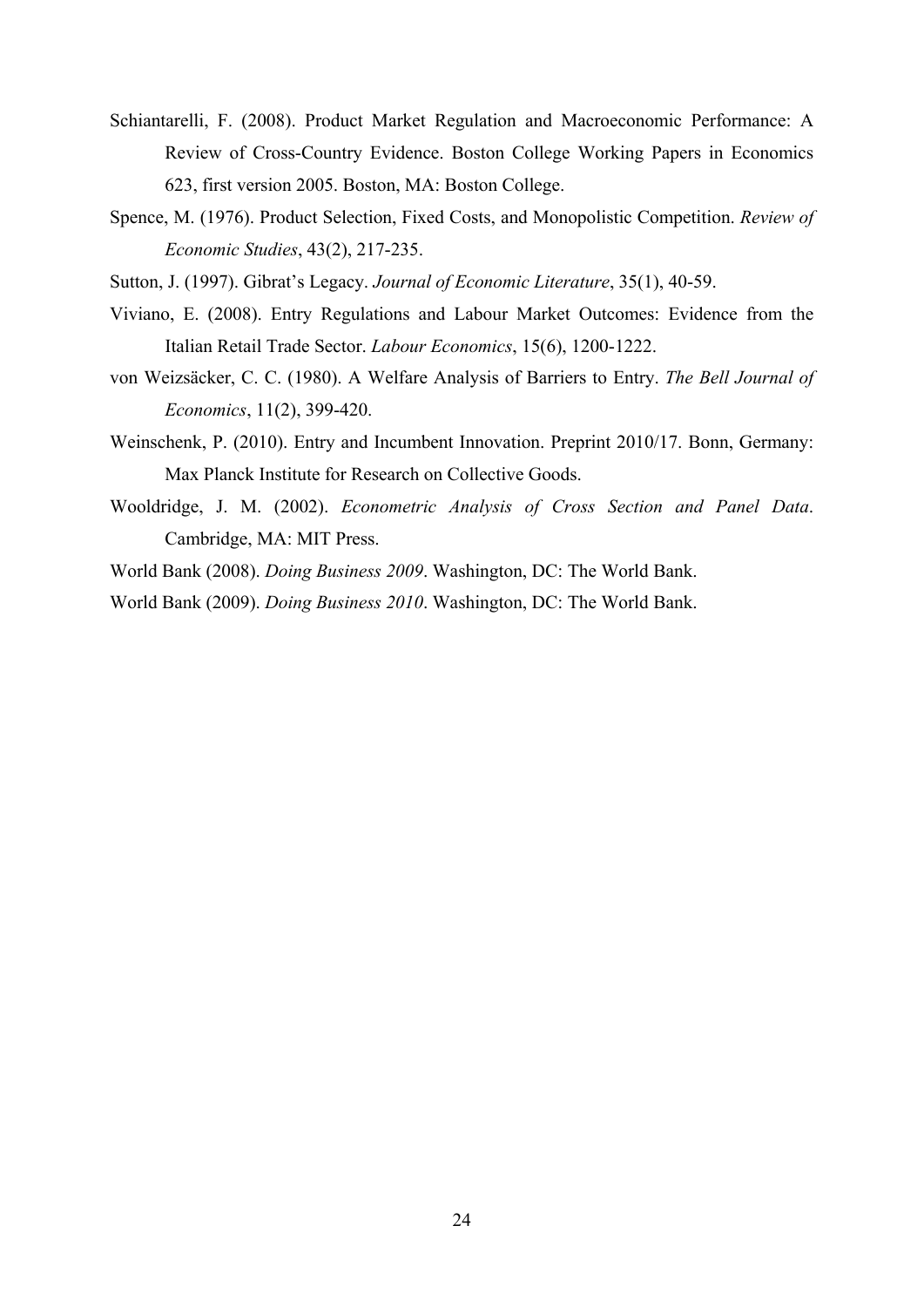# **8. Tables**

# **Table 1: Master Craftsman Certificates in Occupation Groups and Regions**

In this table, the shares of employed individuals with and without master craftsman certificates are shown by occupation groups and regions. The weighted descriptive statistics are for the main estimation sample of 15,575 employed individuals in the Qualification and Career Survey of 1998/99. Individuals are 20 to 59 years old, work 10 to 75 hours per week, have German citizenship, and report all relevant information. Excluded are individuals in the public sector, in non-profit organizations or the mining and quarrying sector, and in occupations that are not accredited the Federal Ministry of Education and Research and the BIBB.

| Master craftsman<br>certificate | <b>East Germany</b> | West Germany |  |
|---------------------------------|---------------------|--------------|--|
|                                 | Percentage          |              |  |
| Yes                             | 12.39               | 13.10        |  |
| N <sub>0</sub>                  | 87.61               | 86.90        |  |
| Yes                             | 4.30                | 2.11         |  |
| N <sub>0</sub>                  | 95.70               | 97.89        |  |
| Yes                             | 7.48                | 5.77         |  |
| N <sub>0</sub>                  | 92.52               | 94.23        |  |
|                                 |                     |              |  |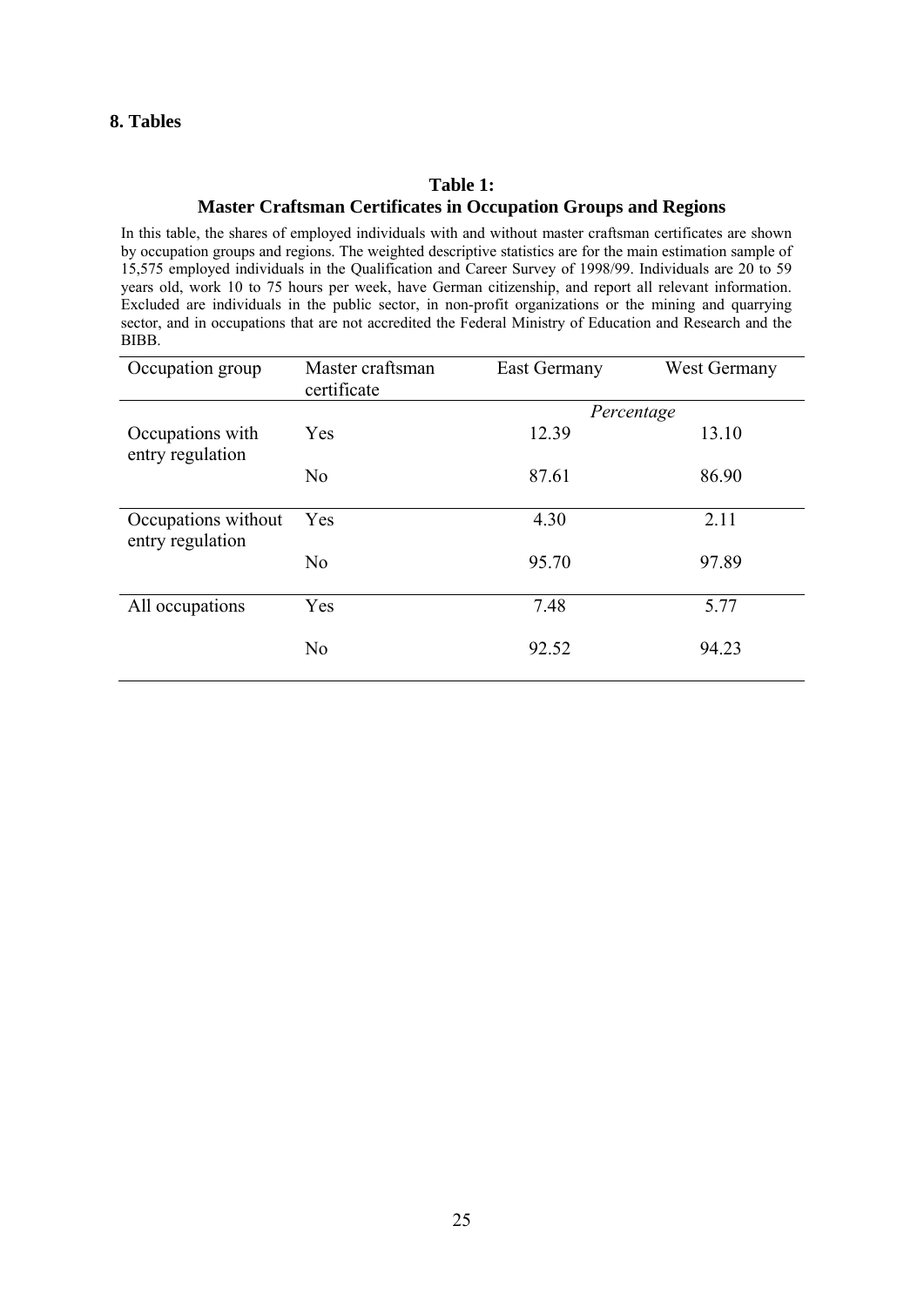# **Table 2:**

#### **Entry into Self-employment after Reunification in Regions and Groups of Individuals**

This table provides the shares of employed individuals who report being self-employed in 1998/99 with a venture that they started after reunification for unregulated occupations, for employed individuals with a relevant master craftsman certificate in regulated occupations and for other employed individuals in regulated occupations by region. The corresponding shares of those who did not choose this type of self-employment are also reported. The weighted descriptive statistics are for the main estimation sample of 15,575 employed individuals in the Qualification and Career Survey of 1998/99. Individuals are 20 to 59 years old, work 10 to 75 hours per week, have German citizenship, and report all relevant information. Excluded are individuals in the public sector, in non-profit organizations or the mining and quarrying sector, and in occupations that are not accredited by the Federal Ministry of Education and Research and the BIBB.

| Region       | Entry into self-<br>employment after<br>reunification | Unregulated<br>occupations | Regulated occupations        |             |
|--------------|-------------------------------------------------------|----------------------------|------------------------------|-------------|
|              |                                                       |                            | Individuals with relevant    | Other       |
|              |                                                       |                            | master craftsman certificate | individuals |
|              |                                                       |                            | Percentage                   |             |
| East Germany | Yes                                                   | 14.44                      | 21.32                        | 3.30        |
|              | N <sub>0</sub>                                        | 85.56                      | 78.68                        | 96.70       |
| West Germany | Yes                                                   | 6.30                       | 17.38                        | 2.74        |
|              | N <sub>0</sub>                                        | 93.70                      | 82.62                        | 97.26       |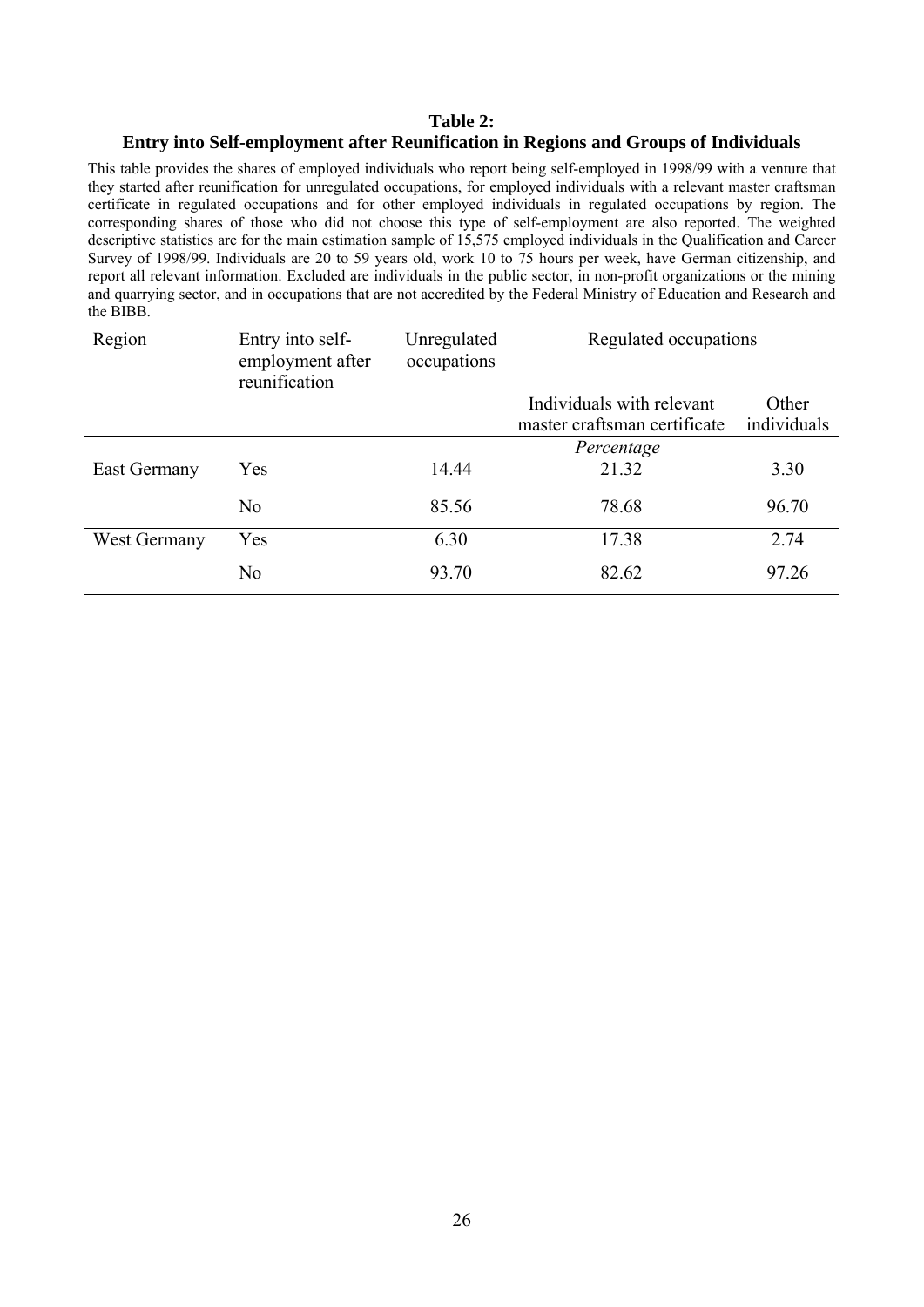# **Table 3: Definitions of Variables and Descriptive Statistics**

In this table, non-weighted descriptive statistics are shown for the main estimation sample of 15,575 employed individuals in the Qualification and Career Survey of 1998/99. Individuals are 20 to 59 years old, work 10 to 75 hours per week, have German citizenship, and report all relevant information. Excluded are individuals in the public sector, in non-profit organizations or the mining and quarrying sector, and in occupations that are not accredited by the Federal Ministry of Education and Research and the BIBB.

| Variable                                                                                                                  | Definition                                                                                                                                                                                                | Mean/share  |
|---------------------------------------------------------------------------------------------------------------------------|-----------------------------------------------------------------------------------------------------------------------------------------------------------------------------------------------------------|-------------|
|                                                                                                                           |                                                                                                                                                                                                           | (Std. dev.) |
| Self-employment started<br>between 1990 and 1993                                                                          | 1: individuals who report being self-employed in<br>1998/99 with a venture started in 1990 to 1993; 0:<br>otherwise                                                                                       | 0.0267      |
| Self-employment started<br>between 1990 and 1999                                                                          | 1: individuals who report being self-employed in<br>1998/99 with a venture started in 1990 to 1999; 0:<br>otherwise                                                                                       | 0.0740      |
| Employment in firms of<br>self-employed<br>entrepreneurs who<br>entered in 1990 to 1993                                   | Employment in 1998/99 in six size classes $(1, 2, 3-$<br>4, 5-9, 10-49 and 50 or more employees) as<br>reported by self-employed individuals who entered<br>the market in 1990 to 1993                    | 2.2100      |
| Self-employed<br>entrepreneurs who<br>entered in 1990 to 1993<br>and employ at least one<br>more individual in<br>1998/99 | 1: self-employed individuals who entered the<br>market in 1990 to 1993 and employ at least one<br>additional individual apart from themselves in<br>1998/99; 0: otherwise                                 | 0.5765      |
| Entry regulation                                                                                                          | 1: occupations with the entry regulation of the<br>German Trade and Crafts Code; 0: otherwise                                                                                                             | 0.3215      |
| <b>East Germany</b>                                                                                                       | 1: individuals residing in East Germany; 0:<br>otherwise                                                                                                                                                  | 0.2044      |
| Gender                                                                                                                    | 1: males, 0: females                                                                                                                                                                                      | 0.5728      |
| Age                                                                                                                       | Age of the individual in years in 1998/99                                                                                                                                                                 | 38.78       |
|                                                                                                                           |                                                                                                                                                                                                           | (10.00)     |
| Low education                                                                                                             | 1: individuals with no vocational training degree; 0:<br>otherwise                                                                                                                                        | 0.1067      |
| Medium education                                                                                                          | 1: individuals with a vocational training degree<br>(dual system of apprenticeship, vocational school);<br>$0$ : otherwise                                                                                | 0.8288      |
| High education                                                                                                            | 1: individuals with a degree from a university or a<br>technical college; 0: otherwise                                                                                                                    | 0.0645      |
| Migrant                                                                                                                   | 1: individuals who are living in East or West<br>Germany and have German citizenship but grew up<br>either in a foreign country or the other part of<br>Germany than they currently live in; 0: otherwise | 0.0811      |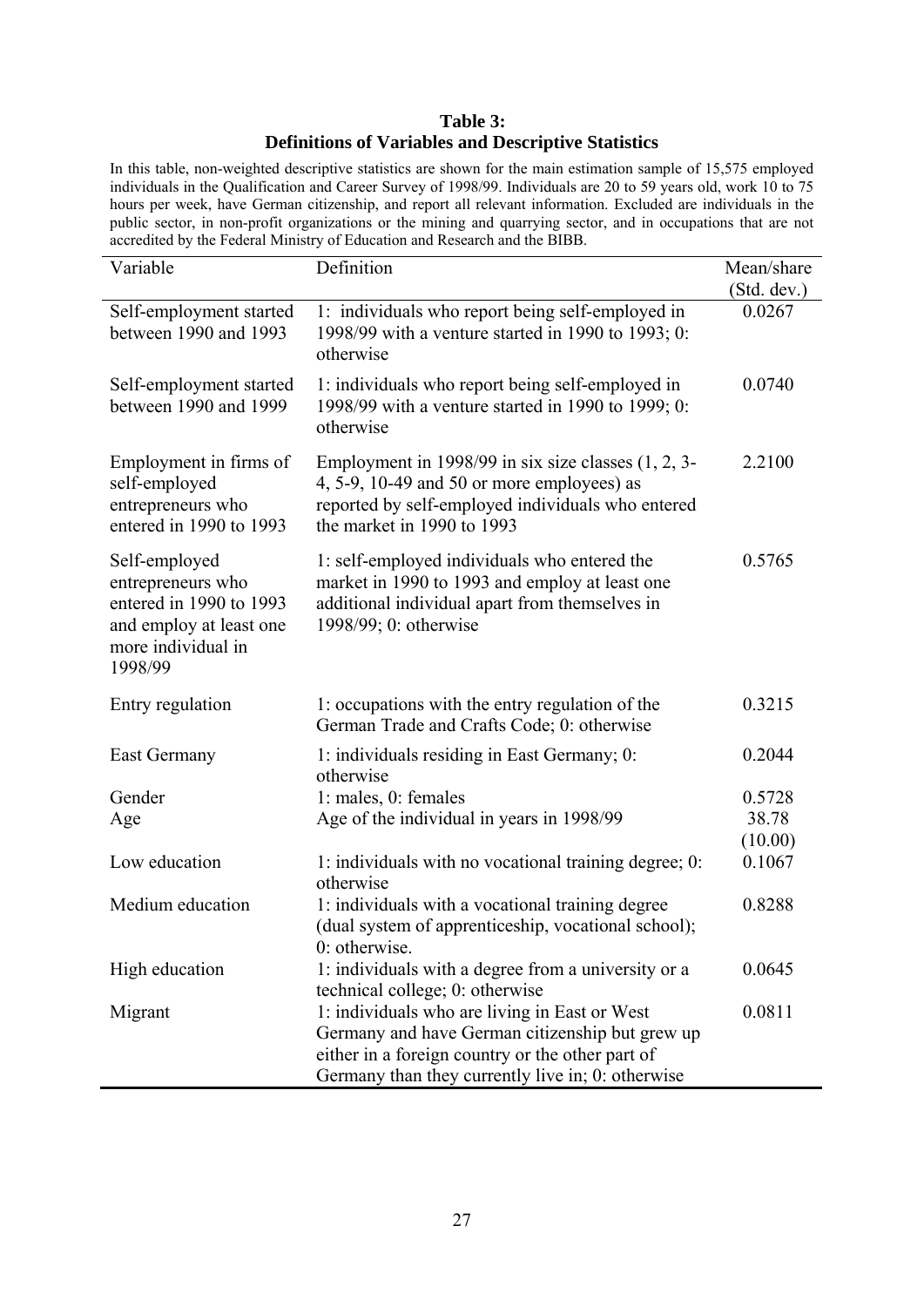# **Table 4: Sustained Entry after Reunification**

This table provides ordinary least square estimates of a linear probability model explaining the probability of long-lasting self-employment started after reunification. The dependent variable is coded one for individuals who are self-employed in 1998/99 and started their venture in 1990 to 1993. Estimates in columns 3 and 4 are for the sample of 15,575 employed individuals in the Qualification and Career Survey of 1998/99. In column 1, the estimates are based on the sub-sample of 3,183 individuals who report current residence in East Germany. In column 2, the corresponding sub-sample of 12,392 individuals in West Germany is used. All individuals are 20 to 59 years old, work 10 to 75 hours per week, have German citizenship, and report all relevant information. Excluded are individuals in the public sector, in non-profit organizations or the mining and quarrying sector, and in occupations that are not accredited by the Federal Ministry of Education and Research and the BIBB.

|                         | 1                   | $\overline{2}$                                            | 3              | $\overline{4}$ |  |
|-------------------------|---------------------|-----------------------------------------------------------|----------------|----------------|--|
|                         |                     | Sample coverage:                                          |                |                |  |
|                         | <b>East Germany</b> | West                                                      | East and       | East and       |  |
|                         |                     | Germany                                                   | West           | West           |  |
|                         |                     |                                                           | Germany        | Germany        |  |
|                         |                     |                                                           |                |                |  |
|                         |                     | Dependent Variable:                                       |                |                |  |
|                         |                     | Self-employment in 1998/99 with a venture started between |                |                |  |
|                         |                     | 1990 and 1993                                             |                |                |  |
| Explanatory variables:  |                     |                                                           |                |                |  |
|                         |                     | Coefficient (Standard Error) <sup>a</sup>                 |                |                |  |
| <b>East Germany</b>     |                     |                                                           | $0.0573***$    | $0.0598***$    |  |
|                         |                     |                                                           | (0.0207)       | (0.0221)       |  |
| Entry regulation        | $-0.0839**$         | $-0.0072$                                                 | $-0.0113$      |                |  |
|                         | (0.0344)            | (0.0084)                                                  | (0.0094)       |                |  |
| Entry regulation • East |                     |                                                           | $-0.0543**$    | $-0.0540**$    |  |
| Germany                 |                     |                                                           | (0.0224)       | (0.0234)       |  |
|                         |                     |                                                           |                |                |  |
| Gender (male=1)         | $0.0639***$         | $0.0129**$                                                | $0.0233***$    | $0.0277***$    |  |
|                         | (0.0237)            | (0.0065)                                                  | (0.0089)       | (0.0084)       |  |
| Age                     | $0.0097***$         | $0.0064***$                                               | $0.0069***$    | $0.0076***$    |  |
|                         | (0.0033)            | (0.0016)                                                  | (0.0016)       | (0.0021)       |  |
| Age squared             | $-0.0001**$         | $-0.0001$ ***                                             | $-0.0001$ ***  | $-0.0001$ ***  |  |
|                         | (0.00004)           | (0.00002)                                                 | (0.00002)      | (0.00003)      |  |
| High education•West     |                     | $0.0276*$                                                 | $0.0249*$      | 0.0102         |  |
| Germany                 |                     | (0.0148)                                                  | (0.0148)       | (0.0094)       |  |
| High education • East   | $-0.0207$           |                                                           | $-0.0079$      | $-0.0188$      |  |
| Germany                 | (0.0165)            |                                                           | (0.0161)       | (0.0136)       |  |
| Low education           | $-0.0185$           | $-0.0041$                                                 | $-0.0055$      | 0.0028         |  |
|                         | (0.0195)            | (0.0043)                                                  | (0.0054)       | (0.0040)       |  |
| Migrant                 | $-0.0352*$          | $-0.0094**$                                               | $-0.0114***$   | $-0.0063**$    |  |
|                         | (0.0190)            | (0.0036)                                                  | (0.0035)       | (0.0028)       |  |
| Constant                | $-0.1648***$        | $-0.1113***$                                              | $-0.1306***$   | $-0.1528***$   |  |
|                         | (0.0556)            | (0.0259)                                                  | (0.0284)       | (0.0474)       |  |
| Occupation effects      | N <sub>0</sub>      | N <sub>o</sub>                                            | N <sub>0</sub> | Yes            |  |
| Number of observations  | 3,183               | 12,392                                                    | 15,575         | 15,575         |  |
|                         |                     |                                                           |                |                |  |

<sup>a</sup> Robust standard errors allowing for correlation between individuals within the same occupation are reported in parentheses. \*\*\* (\*\*, \*) indicates significance at the 1% (5%, 10%) significance level.